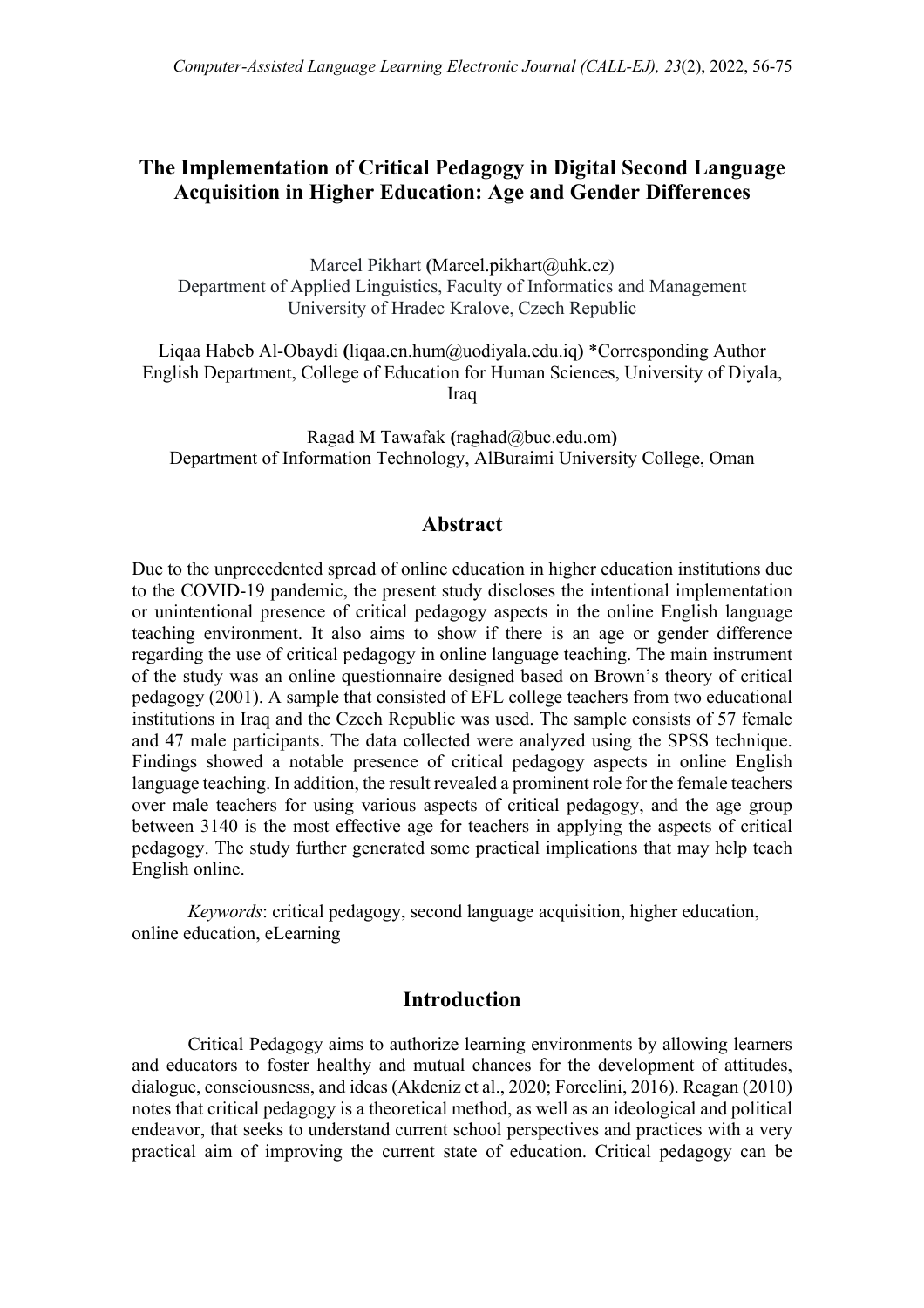reflected in the situation when the learners become social transformers of their community and world, and when they critically construct knowledge. It constructs tolerance towards different cultural views, helps to construct social and political awareness, and inserts moral customs that can reflect social and political honesty (Forcelini, 2016; Yıldız et al., 2022). It is a student-oriented approach as the primary focus is on the students and their interaction with the world around them. Moreover, it is a very challenging approach as the students should be able to acquire various cultural ideas and content during the educational process but also learn on their own, then apply what they've learned to a variety of circumstances they could come into in their daily lives (Hadley, 2001; Safarieh, 2020). Therefore, the pragmatic aspect of this approach is crucial and it makes this methodology useful and applicable in today´s world. Similarly, Giroux and Bosio (2021) mentioned that teachers must be considered a significant public resource, vital not only to the importance of providing students with an empowering educational experience but also to the development of a democratic society. As stated by Freire (1996) education is the process that does not simply include spreading information but is about providing the learners with different possibilities to increase their awareness and understanding. The class atmosphere of this kind can be achieved by applying studentcentered education that is distinct from the traditional classrooms, which are centered on the teacher and guided by textbooks. Unfortunately, all these aspects, due to their challenging nature, are very difficult to be implemented and this paper aims to search for potential possibilities for the implementation of critical pedagogy in second language acquisition, i.e. foreign language learning in higher education institutions.

Critical pedagogy concerning language learning and teaching can be expressed broadly as having structural and functional qualities, socially implicated as speech, and hence involved in individual development as well as the preservation and change of societal structures. Second language acquisition based on the principles of critical pedagogy only highlights something that is always behind any foreign language learning, namely the focus on everyday practical use of the language in ordinary situations and under various conditions that life can bring. The classroom should be learner-centered, or more accurately, learning-centered, utilizing a critical pedagogical approach that allows learners to develop, re-construct, and deconstruct their own identities.

For the implementation of critical pedagogy in foreign language learning, it is crucial to think about how much of the critical pedagogy principles can be utilized as the current situation demands various forms of eLearning or at least some forms of hybrid or blended learning. According to Freire (2014, p. 75), "the use of technical aids and materials is indispensable" in the school context. The use of online education could potentially, by definition, represent an ideal learning environment that focuses mainly on the learners and learning process and it is most of the time learner- and learning-centered education, but it must be verified if this is true and feasible. So, a teacher should work hard "to create new channels of knowledge, new methodologies, new relationships between the subjects who seek knowledge and the most advanced technological innovations that we have at our disposal" (ibid). One of the aspects that make critical pedagogy suitable for online learning is the fact that online education represents one of the priorities that critical pedagogy requires, which is the use of visual images, including photos, realia (i.e. objects or activities that relate to the students to the real-life situations), and discussion-based online teaching (Awosusi et al., 2022; Palloff & Pratt, 2007). This comes in line with Freire's ideas (1970) of criticizing traditional teaching in schools as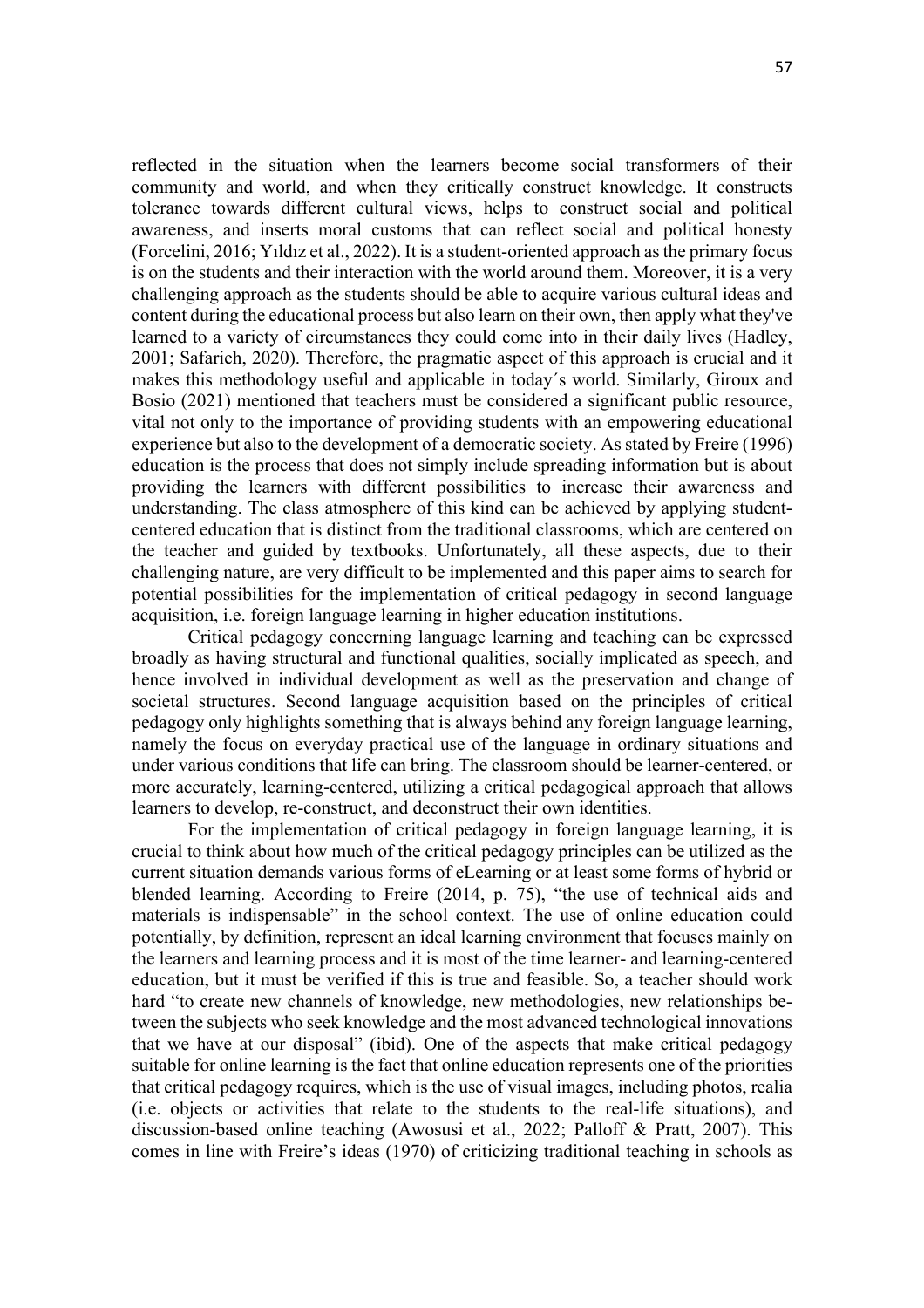he called it "banking education". In this concern, when Freire's primary literacy programs in the late 1970s were applied with the help of students' home communities, the instructional team spent much time producing an ethnographic critical needs evaluation and they found that the use of visual imagery (pictures or photos) or realia, relating to parts of the students' lives, was and continues to be a distinguishing trait.

#### *Research aim*

Therefore, this study is an attempt to verify the availability and suitability of the application of the critical pedagogy approach in an online teaching environment for second language acquisition, which has not been covered by any previous research., this research should cover the gap and also provide new ideas related to digital language learning that could be implemented in second language acquisition in various learning contexts and environments. Thus, it should contribute to applied linguistics theory and practice.

#### **Literature review**

Paulo Freire (1958, 1967, 2004), a Brazilian literacy educator and curriculum specialist, coined the phrase "critical pedagogy" to describe a novel pedagogical approach in all his work. Freire's critical pedagogy was a method of teaching L1 and L2 literacy based on radical, Catholic, and progressive critiques of society, in which literacy was to be taught in such a way that the poor and working-class could interpret reality and act on it to better understand and influence their daily life. In Freire's work, the class was the essential unit of analysis, combined with the premise that one's willingness to help others and improve oneself constituted a human vocation (Taylor, 1993). He claims that students are capable of critically monitoring their surroundings to create their social reality. Freire referred educational process as a "tool for social and cultural emancipation", something that could be accomplished by depicting and implementing education as a political and pedagogical endeavor that values discussion, the democratization of teacher-student interactions, curriculum co-construction, and making learning relevant to the learner (Schugurensky, 2014, p. 39).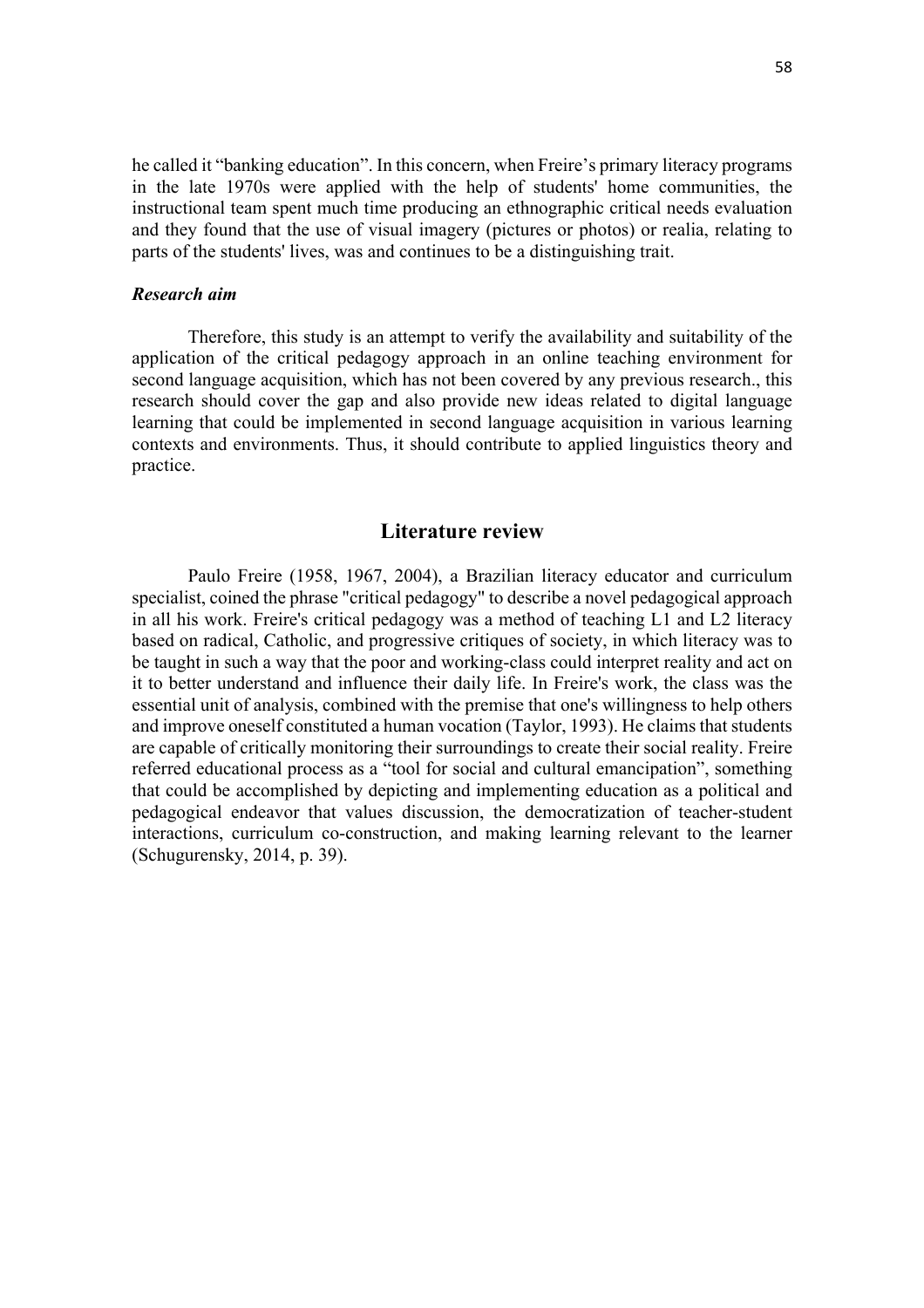Figure 1 *Language Critical Pedagogy Principles (Freire, 1958, 1967, 2004)*



From the late 1970s to the mid-1990s, L2 specialists worked towards taking up Freire's ideas, although only in a non-significant way. However, Crawford (1978, 1981, 1982) drew language critical pedagogy principles from Freire's work, see figure 1, and these show the impact of essential values of critical pedagogy while also alerting teachers to the implementation of the basic principles of critical pedagogy as follows:

- 1. Curriculum content should be derived from the learners' life situations as demonstrated in the themes of their reality.
- 2. The goal of education is to foster critical thinking by framing students' situations as problems for them to recognize, reflect on, and act upon.
- 3. The goal of planning is to organize generating concepts first, then topic content that relates to those ideas.
- 4. The students create their educational materials.
- 5. The teacher takes part in the learning process as one of the learners.
- 6. The role of the teacher is to provide problems to be discussed and solved.
- 7. In the course's dialogical process, the teacher offers his or her experiences, ideas, opinions, and perspectives.
- 8. Students have the right to make decisions and the power to do so.

A summarized and in-depth viewpoint was presented by Brown (2001) who stated that "our learners must be free to be themselves, to think for themselves, to behave intellectually without coercion from a powerful elite, to cherish their beliefs, traditions, and cultures without the thread of forced change" (p. 443). Brown suggested four principles that are supposed to be essential for engagement in critical pedagogy where full respect for students' attitudes and beliefs are provided as in figure 2. These four principles as stated by Brown (2001, p. 444) are: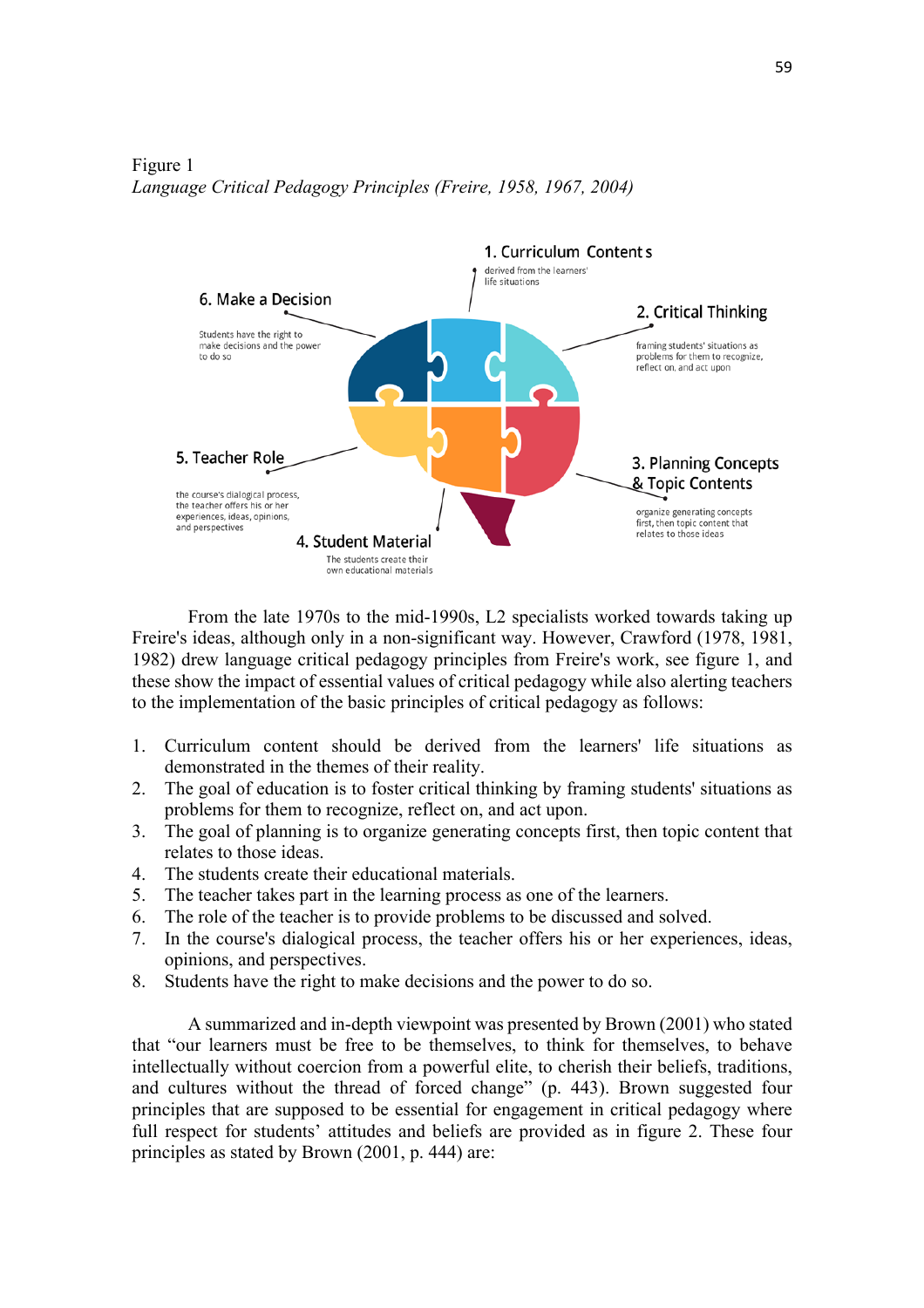- Allow students to express themselves openly. Be sensitive to power relations and encourage candid, honest, and unbiased expressions.
- Genuinely respect students' points of view. Seek to understand the students' cherished and important beliefs and the traditions that are essential to students' life.
- Encourage both/many sides of the issue. Welcome, all seriously offered statements by accepting different viewpoints.
- Don't force the students to think just like you. Delay or withhold your opinion in class if necessary.

Figure 2

*Language Critical Pedagogy Principles (Brown, 2001)*



This study tries to verify the following three hypotheses related to critical pedagogy and its presence in digital language learning. The present study attempts to verify the feasibility and reliability of critical pedagogy principles as mentioned by Brown (2001) in the environment of online language education that was massively utilized during the period of the COVID-19 pandemic in the first half of the year 2021. It should be noted that the educational world generally agrees that the implementation of studentcentered pedagogical techniques, which critical pedagogy represents, is critical to the success of online courses and curricula (Al-Bahadli, 2020; Duffy & Kirkley, 2004; Grabinger, 2004; Polin, 2004). Therefore, the first hypothesis was formulated as follows:

H1/ Current online learning environment does not involve the aspects of critical pedagogy.

To indulge more in dealing with critical pedagogy in a language acquisition context, it is important to investigate teachers' role in applying such kinds of environments. The role of the teacher is essential specifically in increasing EFL college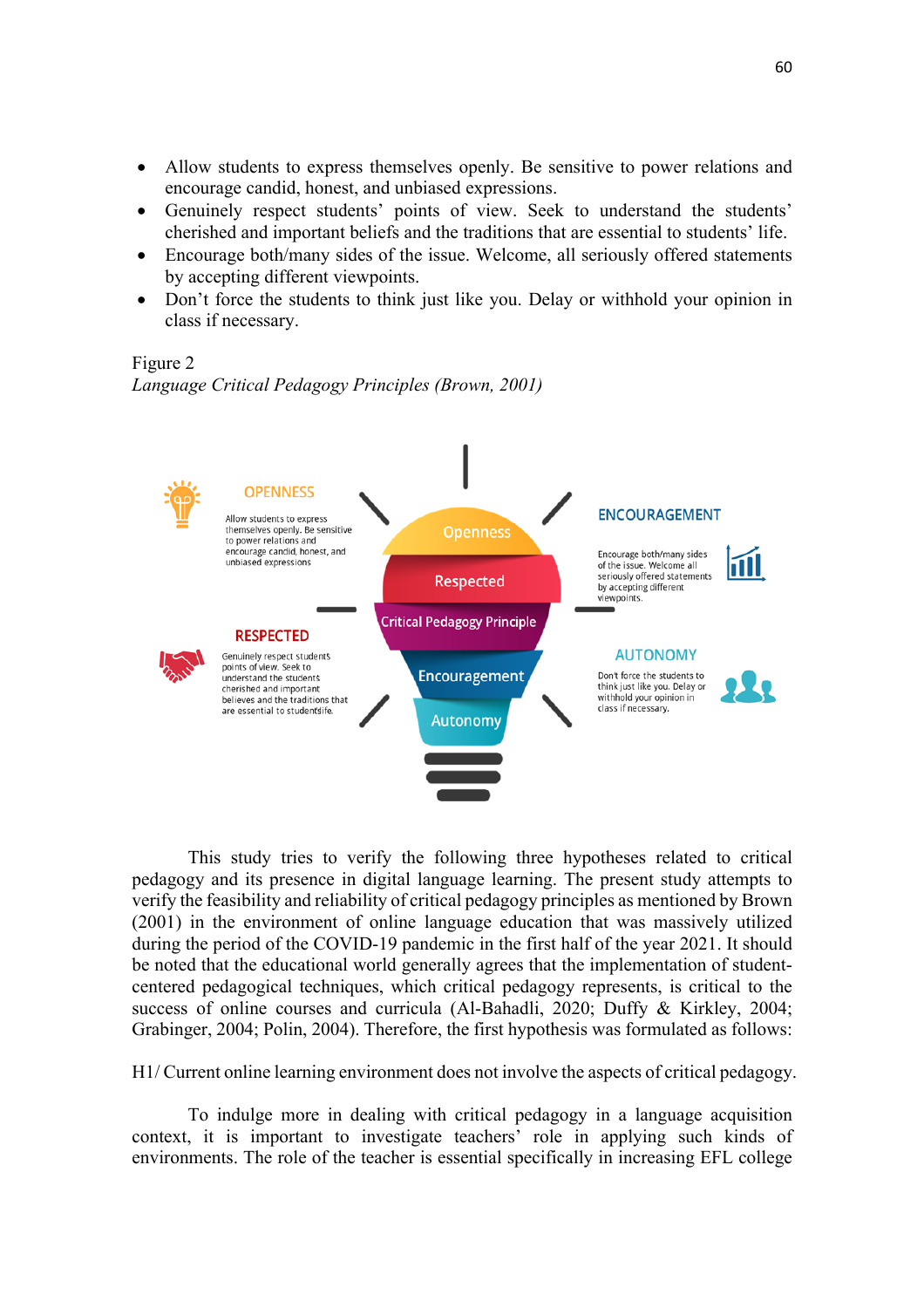students' willingness to attend classes (Pishghadam, et al. 2021). In the process of introducing learners to a new culture and creating opportunities to think critically, the teacher's role is particularly powerful. More specifically, this study tries to shed light on the role of gender in applying the aspects of critical pedagogy and whether there is any statistical difference between men and women college teachers in managing their online classes. The ramifications of how women and men interact in online learning environments have become a critical topic to investigate. McKnight-Tutein and Thackaberry (2011) mentioned that there was a substantial body of evidence suggesting that women and men learn in various ways making women intrinsically more successful in online learning environments. Women, they argued, were ideally positioned to be great learners because they used affective learning strategies that enabled them to learn in relational ways by relying on relationships. Generally, many studies show that gender has a direct impact on some variables that are related directly to teachers such as attitudes and behavior in online learning environments that use various types of technology in teaching (Hijazi-Omari and Ribak, 2008; Baron and Hård af Segerstad, 2010; Wang et al., 2009). Although some of these studies were unconcerned about the teacher's gender since they believe it is unworthy of discrimination, as others did (Bodhel et al., 2015). Therefore, the second hypothesis was created as follows:

H2/ There is not a statistical difference in the online learning environment between male and female college teachers in involving the aspects of critical pedagogy.

In an online environment, where the teacher should play more than one role, the need for a professional approach becomes clear. This comes by Al-Obaydi (2021: 6) who mentioned that a "blended learning environment needs a professional teacher that can be guider, helper, prompter, and facilitator". Age variable seems essential in satisfying teachers' roles and in determining whether online classes satisfy the aspects of critical pedagogy and whether teachers' age plays a specific role in this context that requires much effort and power (Teo, 2008; Yaghi, 2001). This leads to the conclusion that understanding the age variations among teachers enables the promotion of new methods and strategies to assist and improve academic success and learning experiences (Macpherson, 2004). Therefore, the third hypothesis was formulated as follows:

H3/ There is not a statistical difference in the online learning environments between college teachers, related to age factor, in involving the aspects of critical pedagogy.

#### **Method**

To verify the hypothesis of the present study, the researchers included the setting and participants, instrument, and data collection procedures. The data analysis was calculated using the SPSS program that was used to evaluate the statistics, especially through the Mann-Whitney U test to assess if there is a difference between perception regarding age and gender used to verify the hypothesis. The details of each step of selecting, testing, and validating are explained in the next subsections.

#### **Setting and participants**

The sample used in this study is based on two main conditions; being a college teacher specializing in ELT, and using online education as the main teaching environment. So, it consisted of the university teachers from two countries, namely the Czech Republic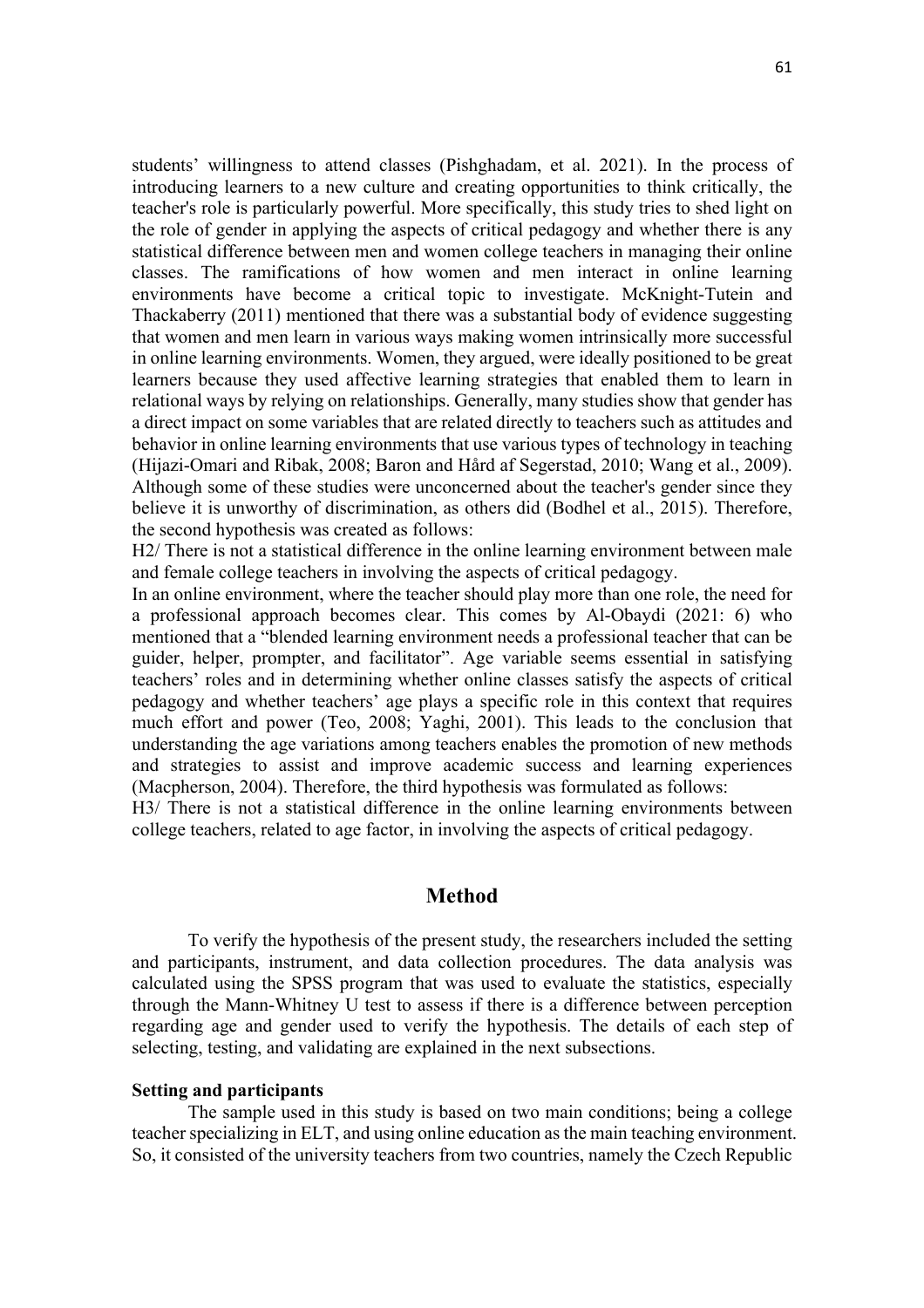and Iraq to investigate the level of critical pedagogy involvement and to test the hypotheses. The questionnaire was sent to the participants via email.

#### **Instruments**

The instrument used to collect the data was the digital questionnaire that was designed and validated by the researchers based on the approach of the critical pedagogy proposed by Brown (2001, 444) (See appendix A).

The questionnaire, after a short introduction with the consent to take part in the survey, contained a few demographic questions related to gender and age. Afterward, the questionnaire contained 14 key statements to be evaluated on a 5-point Likert scale with these answers; strongly disagree, disagree, neutral, agree, and strongly agree.

Cornbrash's Alpha factor was needed to test the reliability and performance of the study. Tawafak et al. (2019) mentioned that when testing the reliability factor, if the Cronbach's Alpha value of the tested sample is greater than 0.7, then the sample is OK and accepted to do further calculations to show the active results. Otherwise, the whole sample fails and needs to reconsider a new method or change the item of constructs. Thus, the reliability of the items was confirmed statistically as presented in Tables 1, 2, 3, 4, and 5. The results show that the sample can be accepted. The validity of the instrument was gained by exposing it to a group of specialists in linguistics and TEFL. All of them agreed on the suitability of the tool to the context of the study.

#### Table 1

Table 2

|  |  |  | The Description of Reliability Statistics |
|--|--|--|-------------------------------------------|
|  |  |  |                                           |

| <b>Cronbach's Alpha</b> | <b>Cronbach's Alpha Based</b><br>on Standardized Items | N of Items |
|-------------------------|--------------------------------------------------------|------------|
| 0.870                   | 0.850                                                  | 16         |

According to Table 1, the Cronbach's Alpha was 0.870 which is greater than 0.7. This means it is a very accepted sample and the test is valid (Tawafak, et al. (2021).

| The Summary of Item Statistics |       |         |                              |       |                                  |      |                                   |  |
|--------------------------------|-------|---------|------------------------------|-------|----------------------------------|------|-----------------------------------|--|
|                                | Mean  |         | <b>Minimum Maximum Range</b> |       | <b>Maximum</b><br><b>Minimum</b> |      | <b><i>Nariance N of Items</i></b> |  |
| Item Means                     | 3.811 | 1.447   | 4.214                        | 2.767 | 2.913                            | .579 | 16                                |  |
| Item Variances                 | -723  | .250    | 1.107                        | .857  | 4.434                            | .038 | 16                                |  |
| Inter-Item<br>Correlations     | .071  | $-.284$ | .406                         | .690  | $-1.430$                         | .016 | 16                                |  |

According to Tawafak, et al. (2019), the survey needs to analyze the values of summary items given in the survey. Table 2 shows the values of the mean, which is (3.811) as score "Agree" range (2.767) as "Neutral", and variance (0.579) that is higher than 0.5 and be accepted of items used in the survey. According to the Likert score, the survey has a 5-point score and the distribution is given as 5 for strongly agree, to 1 for strongly disagree. In this consideration, the mean value will be well-designed and accepted if its value is more than 2.5; that means it's in acceptance with agreeing or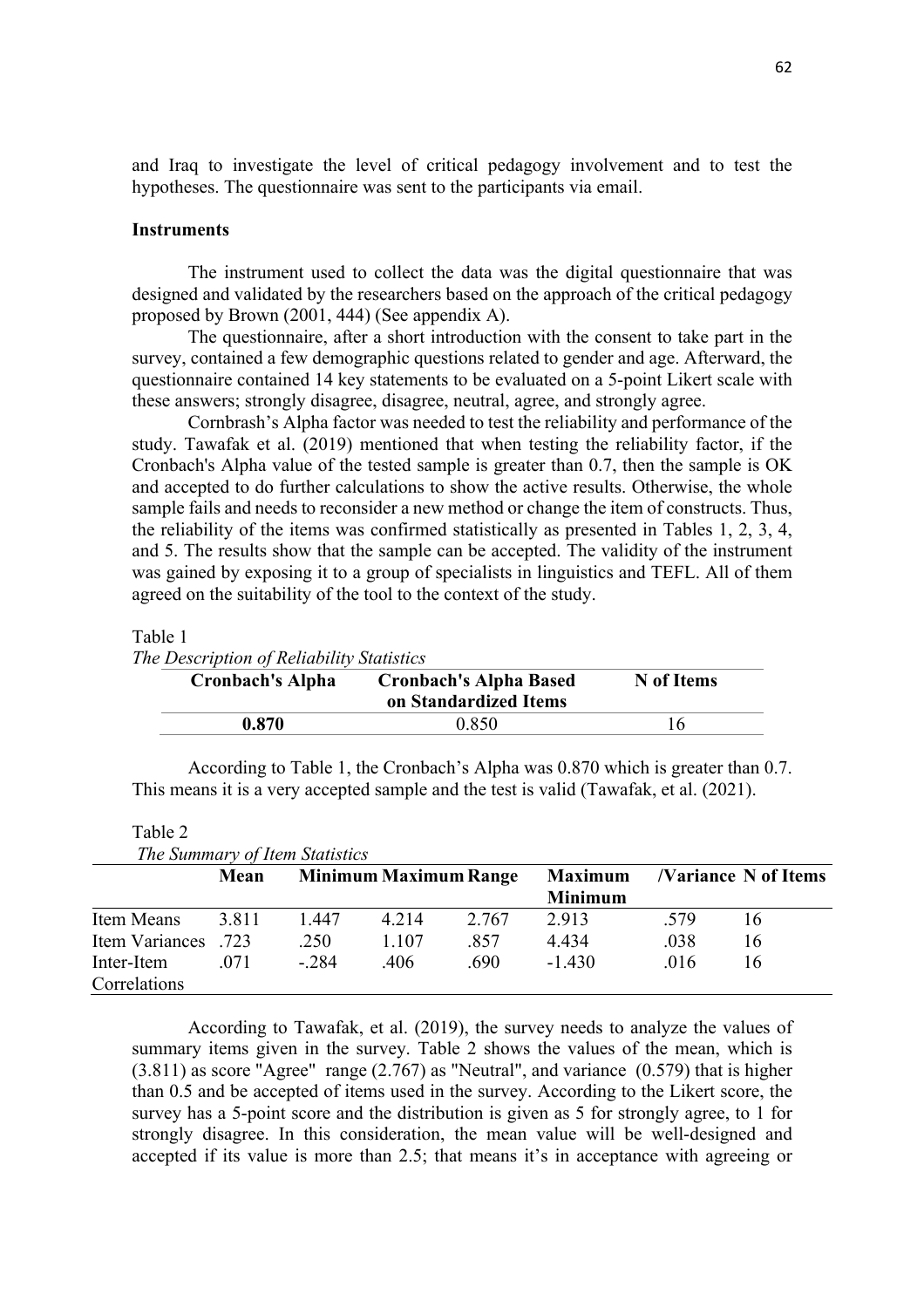strongly agreeing on results. For item variance, the mean value should be above 0.5 to be accepted and the results show an active value (0.723) which is accepted.

Tables 3, 4, and 5 show the Mann-Whitney values to need the calculations according to different sets. In Table 3, the Age factor shows there is a difference between age categories to be solved using the Mann-Whitney U test. Furthermore, Table 4 shows the difference in gender factors, while Table 5 discusses the difference between online classes and on-site classes.

According to Table 3, the valid age of students is not used in the normal distribution, therefore, the test will categorize them in ranking sum from the smallest to the highest percentage of users. Table 4, shows that students with age 31-40 have the highest number of participants (37.1%) and the lowest percentage aged above 60 (4.8%). For this reason, the Mann-Whitney U test is much-recommended use for this category.

|       |            | <b>Frequency Percent Valid</b> |       |         | <b>Cumulative</b> |
|-------|------------|--------------------------------|-------|---------|-------------------|
|       |            |                                |       | Percent | Percent           |
|       | $20 - 30$  | - 21                           | 20.0  | 20.0    | 20.0              |
|       | $31 - 40$  | -39                            | 37.1  | 37.1    | 57.1              |
|       | $41-50$ 32 |                                | 30.5  | 30.5    | 87.6              |
| Valid | 51-60      | 8                              | 7.6   | 7.6     | 95.2              |
|       | $60+$      | 5                              | 4.8   | 4.8     | 100.0             |
|       | Total      | 105                            | 100.0 | 100.0   |                   |

| rabie b                       |  |
|-------------------------------|--|
| The Description of Age Factor |  |

 $T<sub>11</sub>$ 

## Table 4

*The Description of Gender Factor*

|                |        | <b>Frequency Percent</b> |       | <b>Valid</b> | <b>Cumulative</b> |
|----------------|--------|--------------------------|-------|--------------|-------------------|
|                |        |                          |       | Percent      | Percent           |
|                | Female | 57                       | 54.3  | 54.8         | 54.8              |
| Valid          | Male   | 47                       | 44.8  | 45.2         | 100.0             |
|                | Total  | 104                      | 99.0  | 100.0        |                   |
| Missing System |        |                          | 1.0   |              |                   |
| Total          |        | 105                      | 100.0 |              |                   |

Table 4 presents the gender factor. As it seems, female participants are slightly more frequent than males, with 54.3 and 44.8, respectively. Therefore, the Mann-Whitney U test can be used for this factor to show the valid and accepted result of the survey (Malik, et al. (2020).

#### Table 5

*The Description of Online Education Factor*

|       |      | <b>Frequency Percent Valid</b> |       | Percent | <b>Cumulative</b><br>Percent |
|-------|------|--------------------------------|-------|---------|------------------------------|
| Valid | Yes. | 105.                           | 100.0 | 100.0   | 100.0                        |

Tables 3, 4, and 5 show the frequency in the percentage of each category for age, gender, and online education. Table 5, shows that all the students are categorized in online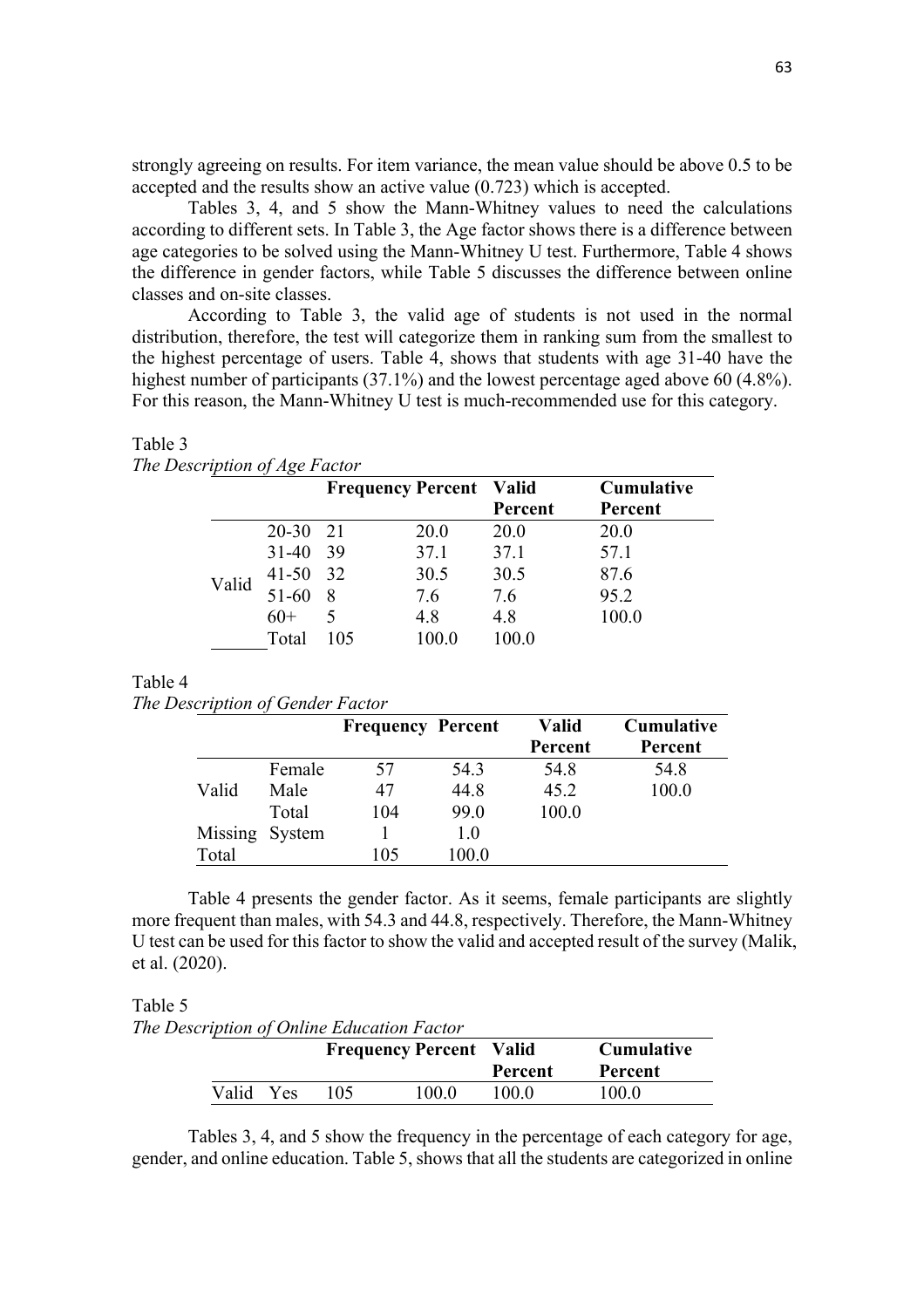education only, therefore, this factor cannot be analyzed through the Mann Whitney U test because there are no categories for the two fields.

### **Data Collection Procedures**

The data collection took place in September and October 2021, just at the beginning of the new semester. The previous three semesters had been conducted fully online due to the COVID-19 pandemic; therefore, the respondents could subjectively reflect on these previous three semesters. The methodology of the survey was connected to the subjective evaluation of the participants themselves. On one hand, it is very important to collect subjective data as they clearly show the level of awareness of the situation, on the other hand, these results will be biased by this subjectivity, which could be a limitation of this study that can be rectified by subsequent research into various objective and measurable parameters. However, the balanced analysis can provide a relatively reliable picture of the situation regarding critical pedagogy implementation even without this subsequent research.

The respondents were not informed about the scope of the questionnaire but they were told that the questionnaire would be focused on digital foreign language learning improvement, not to create bias and we guessed the participants did not connect the questions of the questionnaire to the concept of a critical pedagogy of Brown. The statements were formulated strictly following Brown´s theory but a few more statements were working like filler questions so that the participants could have a feeling that the questionnaire was about the improvement of the quality of the educational process.

The research was approved by the University of Hradec Kralove Ethics Committee no. 2/2021. The respondents agreed with their participation in the study by starting the questionnaire after they consented to the study. No personal data, no addresses, and no names were collected. The only identification is the timestamp when the questionnaire was submitted. The General Data Protection Regulation of the European Union for data collection was strictly followed.

## **Results**

The results of the questionnaire were not intended to be compared geographically, thus the results from both countries were put together and evaluated as one cluster. There was no intention of this research to create an intercultural comparison but it aimed at analyzing the current global situation by analyzing results from these very different countries, both culturally and geographically.

The results of each hypothesis were calculated as follows:

H1/ Current online learning environment does not involve the aspects of critical pedagogy.

The statistical results showed that all the items tested gained scores above the mean, and based on that some aspects of critical pedagogy proved to exist in all EFL online classes that were tested by the researchers. Table 6 showed the maximum, minimum, mean, standard deviation, skewness, and kurtosis for all items used in the survey. For skewness, all values showed a negative result to be accepted, besides kurtosis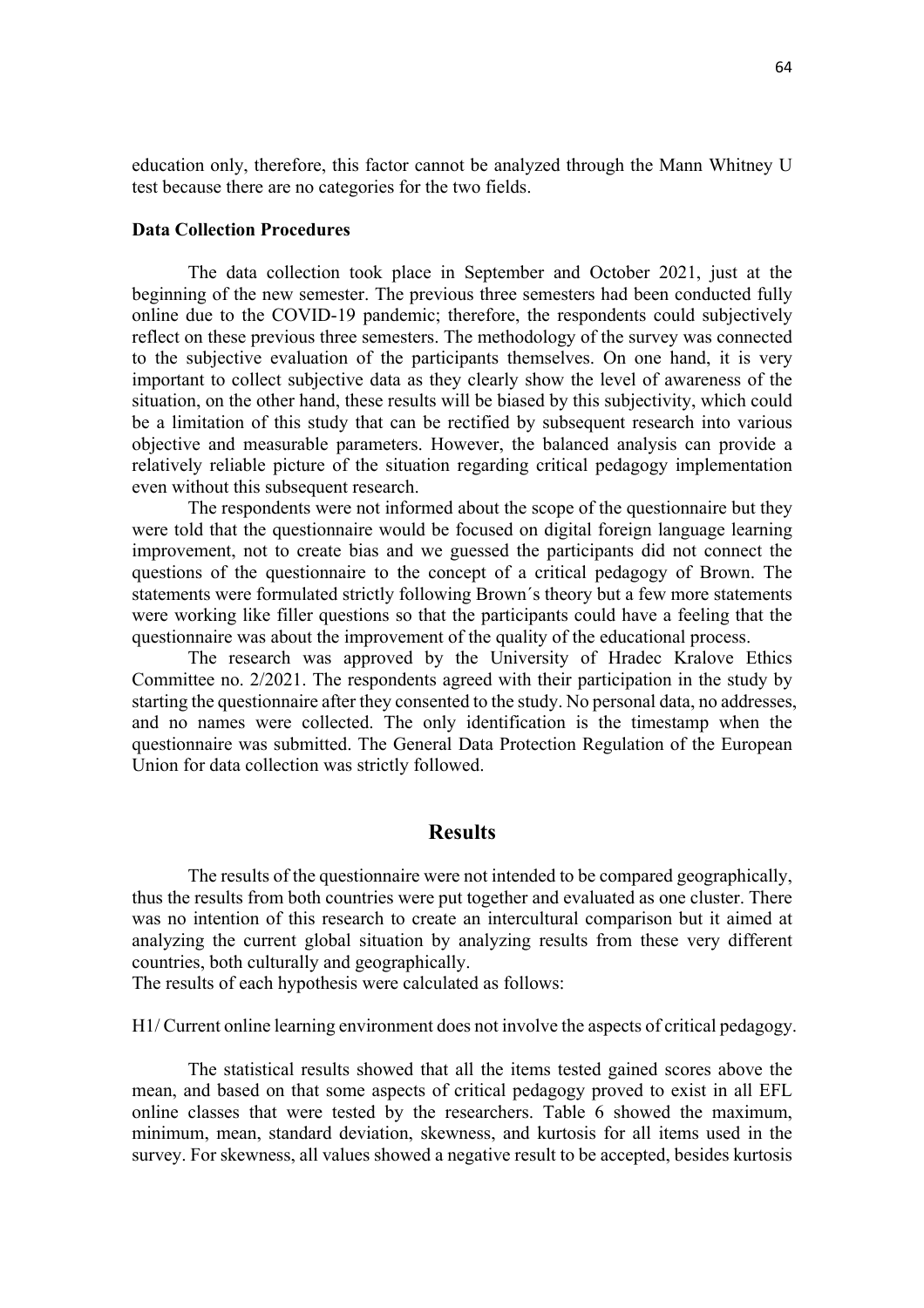|                | The Descriptive Statistics |                |                        |      |                          |                 |      |                                      |              |  |
|----------------|----------------------------|----------------|------------------------|------|--------------------------|-----------------|------|--------------------------------------|--------------|--|
|                | N                          |                | <b>Minimum Maximum</b> | Mean | Std.<br><b>Deviation</b> | <b>Skewness</b> |      | <b>Kurtosis</b>                      |              |  |
|                |                            |                |                        |      |                          |                 |      | <b>Statisti Std. Error Statistic</b> | Std.         |  |
|                |                            |                |                        |      |                          | $\mathbf c$     |      |                                      | <b>Error</b> |  |
| Age            | 105                        |                | 5                      | 2.40 | 1.043                    | .582            | .236 | .065                                 | .467         |  |
| Gender         | 104                        |                | 2                      | 1.45 | .500                     | .196            | .237 | $-2.000$                             | .469         |  |
| Online         | 104                        | 1              | 1                      | 1.00 | .000                     |                 |      |                                      |              |  |
| Q <sub>1</sub> | 105                        | 1              | 5                      | 4.14 | .848                     | $-.953$         | .236 | 1.035                                | .467         |  |
| Q2             | 105                        | 1              | 5                      | 4.09 | .889                     | $-.839$         | .236 | .497                                 | .467         |  |
| Q <sub>3</sub> | 105                        | 1              | 5                      | 4.09 | .845                     | $-.848$         | .236 | .863                                 | .467         |  |
| Q4             | 105                        | 2              | 5                      | 4.12 | .768                     | $-476$          | .236 | $-.392$                              | .467         |  |
| Q <sub>5</sub> | 105                        | 1              | 5                      | 4.03 | .882                     | -.999           | .236 | 1.432                                | .467         |  |
| Q <sub>6</sub> | 105                        | 2              | 5                      | 4.05 | .870                     | $-.629$         | .236 | $-.283$                              | .467         |  |
| Q7             | 105                        | 1              | 5                      | 3.90 | .950                     | $-.679$         | .236 | .263                                 | .467         |  |
| Q <sub>8</sub> | 105                        | 1              | 5                      | 4.17 | .849                     | $-.915$         | .236 | .834                                 | .467         |  |
| Q <sub>9</sub> | 105                        | 2              | 5                      | 4.18 | .731                     | $-.446$         | .236 | $-.489$                              | .467         |  |
| Q10            | 105                        | $\overline{2}$ | 5                      | 4.19 | .833                     | $-.678$         | .236 | $-412$                               | .467         |  |
| Q11            | 105                        | $\overline{2}$ | 5                      | 4.03 | .765                     | $-.442$         | .236 | $-149$                               | .467         |  |
| Q12            | 105                        | $\overline{2}$ | 5                      | 4.06 | .908                     | $-.586$         | .236 | $-.588$                              | .467         |  |
| Q13            | 104                        | 1              | 5                      | 3.93 | .958                     | $-.674$         | .237 | $-.104$                              | .469         |  |
| Q14            | 104                        | 1              | 5                      | 4.02 | .924                     | $-.866$         | .237 | .426                                 | .469         |  |

gave results between <1.3 and <-1.3 for all 14 questions of the survey. Thus, the first hypothesis was rejected.

H2/ There is not a statistical difference in the online learning environment between male and female college teachers in involving the aspects of critical pedagogy.

The results in Table 7 and Table 8 report that the female teachers gained higher scores through the Mann-Whitney U test in Online (13339.5) and Age (1214.5) are both significant as z value of Online  $=0.000$ , while in Age, z value $= 0.854$  is also accepted regarding the age level categories in applying the aspects of critical pedagogy in online EFL classes than the male teachers. Table 8 shows the results of H2. Table 7 showed a significant result of testing the z value where it shows 0.000 value which is highly recommended.

Table 7 *The Mann-Whitney U Test Statistics <sup>a</sup>*

|                                 | Online                 | Online   |
|---------------------------------|------------------------|----------|
|                                 | Mann-Whitney U         | 1339.500 |
|                                 | Wilcoxon W             | 2467.500 |
|                                 |                        | .000     |
|                                 | Asymp. Sig. (2-tailed) | 1.000    |
| --------<br>$\blacksquare$<br>- |                        |          |

a. Grouping Variable: Gender

Table 6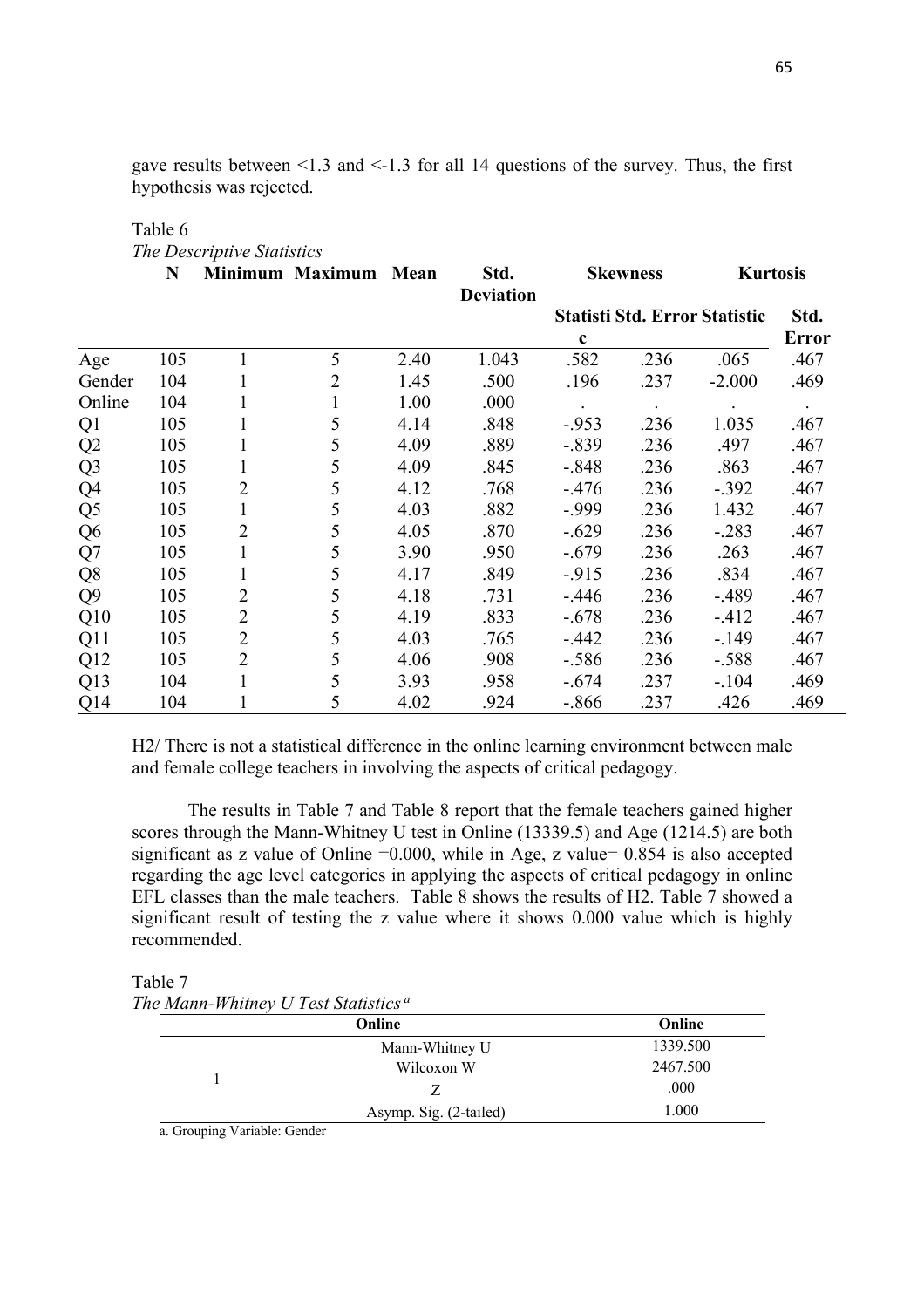Table 8 *The Descriptive of Mann-Whitney U Test Statistics <sup>a</sup>*

|                                                                                                                                                                                                                                                                                                                                              | Age      |
|----------------------------------------------------------------------------------------------------------------------------------------------------------------------------------------------------------------------------------------------------------------------------------------------------------------------------------------------|----------|
| Mann-Whitney U                                                                                                                                                                                                                                                                                                                               | 1214.500 |
| Wilcoxon W                                                                                                                                                                                                                                                                                                                                   | 2867.500 |
|                                                                                                                                                                                                                                                                                                                                              | $-.854$  |
| Asymp. Sig. (2-tailed)                                                                                                                                                                                                                                                                                                                       | .393     |
| $\mathbf{v}$ $\mathbf{v}$ $\mathbf{v}$ $\mathbf{v}$ $\mathbf{v}$ $\mathbf{v}$ $\mathbf{v}$ $\mathbf{v}$ $\mathbf{v}$ $\mathbf{v}$ $\mathbf{v}$ $\mathbf{v}$ $\mathbf{v}$ $\mathbf{v}$ $\mathbf{v}$ $\mathbf{v}$ $\mathbf{v}$ $\mathbf{v}$ $\mathbf{v}$ $\mathbf{v}$ $\mathbf{v}$ $\mathbf{v}$ $\mathbf{v}$ $\mathbf{v}$ $\mathbf{$<br>$\sim$ |          |

a. Grouping Variable: Gender

Figure 3 shows the results of the second hypothesis in a clearer picture of where the female teachers gained higher degrees. Thus, the second hypothesis is rejected.

#### Figure 3 *Gender bar chart distribution*



H3/ There is not a statistical difference in the online learning environments between college teachers, related to age factor, in involving the aspects of critical pedagogy.

Table 9 showed the results of H3. The results showed a negative value of the Z variable of the Mann-Whitney U test that indicated the very accepted results of a teacher difference in ages regarding the critical pedagogy learning.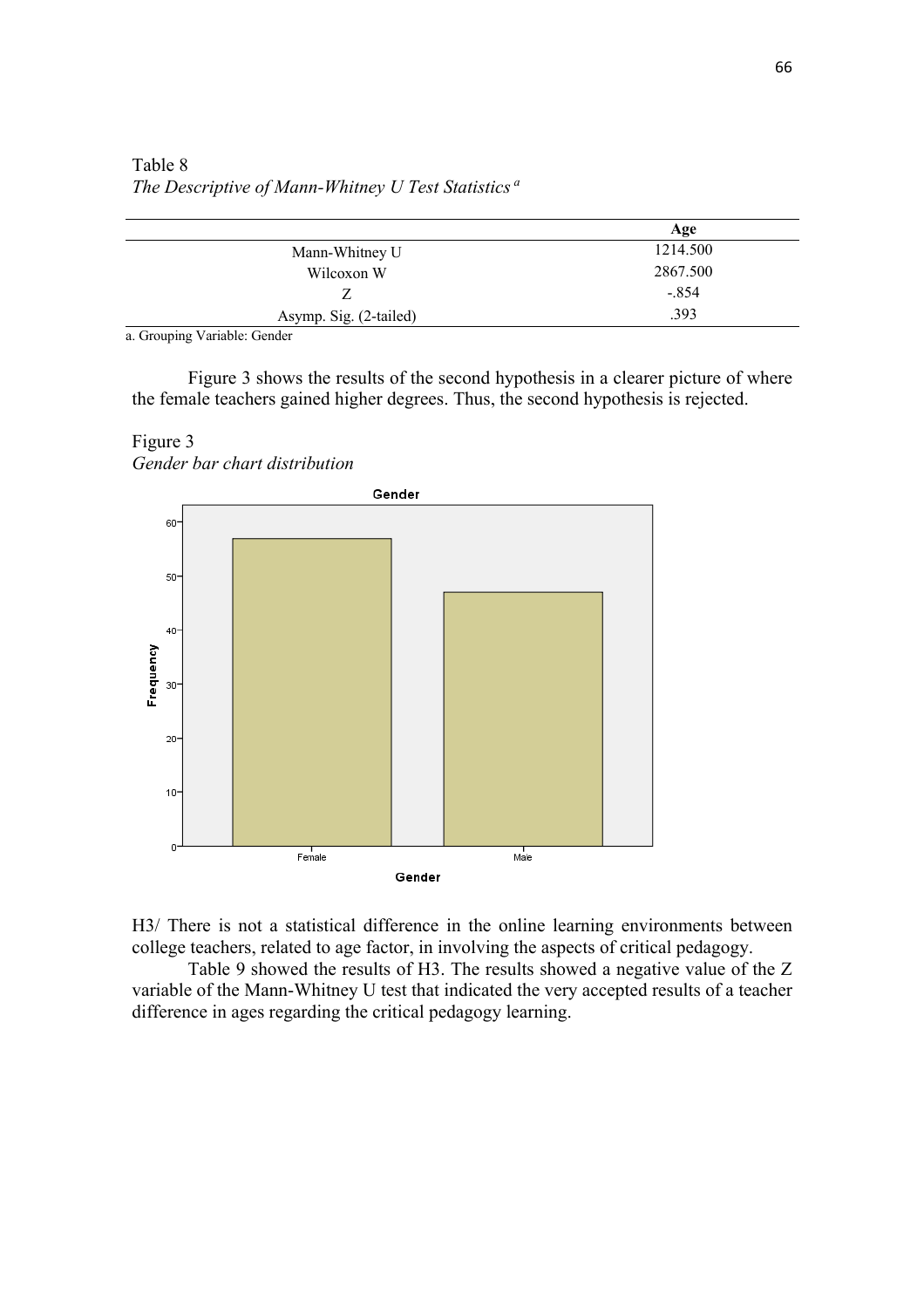| Online                 | Online   |
|------------------------|----------|
| Mann-Whitney U         | 399.000  |
| Wilcoxon W             | 1140.000 |
|                        | .000     |
| Asymp. Sig. (2-tailed) | 1.000    |

Table 9 *The Mann-Whitney U Test Statistics <sup>a</sup>*

a. Grouping Variable: Age

Figure 4 shows the results of the age difference among teachers. It demonstrates that the age between 31 and 40 is the most effective in applying the aspects of critical pedagogy. The next most frequent age is between 41 and 50. The very weak results are observed in the age group of 60+. Based on the above result, the third hypothesis is rejected.

## Figure 4 *Age bar chart distribution*



# **Discussion**

In the present study, after assessing all the samples about the presence of critical pedagogy aspects that are supposed to exist in their EFL online classes, using Brown's (2001) principles, the statistical analysis showed that there was a real existence of the main principles of critical pedagogy in their online classes, even if not intentional. It further showed that there is a difference between male and female college teachers concerning the application of critical pedagogy in their online classes in favor of female teachers. Moreover, the results clarified reported that youth teachers aged 31-40 are the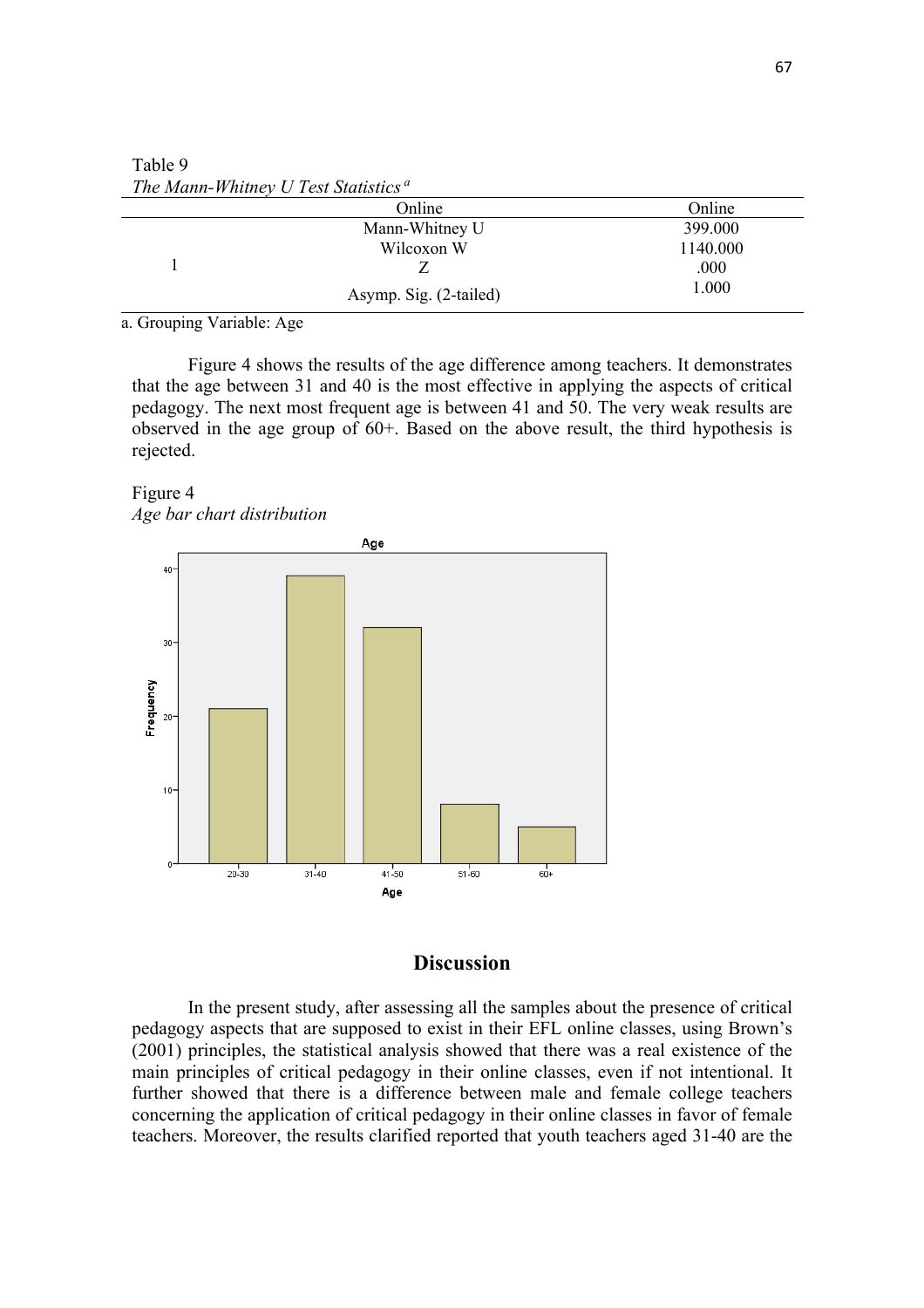most probably to apply the principles of critical pedagogy in the English online teaching context, even if probably only unintentionally.

In the context of English language teaching, critical pedagogy is a theoretical and practical approach to language teaching and learning that promotes social justice, encourages democratic interaction, and appreciates social values. All these aspects are reflected in online English language teaching classes according to the results of the present study. The results may be due to the increased experience and professional development of the teachers on the one hand, and to the nature of the English language teaching environment on the other hand. In the second year of applying online education, which was the beginning of 2020 when the COVID-19 pandemic began to spread, the teachers showed a lot of professionality in dealing with their students via digital means of communication. Their technical, scientific, and professional knowledge also increased notably and this was reflected in the quality of their teaching and students' achievements. These results come in congruence with Sharif Uddin (2019) who focused on the essential role of teachers in inserting the aspects of critical pedagogy in class. Effective communication among speakers of the same language as well as speakers of various languages is required for social change and global awareness. As a result, L2 acquisition is compatible with critical pedagogical approaches, and critical pedagogy becomes a useful resource for L2 learners. This finding is in line with Forcelini (2016) who mentioned that critical pedagogy allows the use of spontaneously formed subjects from the native speaker community in the classroom. It enables life to function as a selfrenewing textbook with no answer key. A problem-solving education and studentcentered education, which can be represented and facilitated by online education, are integrated into a lifelong process that allows socio-cultural progress and then successful L<sub>2</sub> acquisition.

The main idea that is inferred from Brown's theory (2001), which was the main approach of critical pedagogy that was used in the current study, is the freedom for students to express themselves openly. Though it may be a subjective matter that teachers judge themselves on this point, it seems that most teachers allow their students to express themselves. One main encouraging point that supports this result is the English language teaching context where the present study was applied. In the EFL college context, students interact with their teachers most of the time as part of developing their fluency and communication skills, so this leads to more freedom in expressing their ideas and opinions, which is also a viewpoint supported by Shin and Crookes (2005). This result may be, to some extent, in line with Hadley (2001) who states that many educators also look to future, true cultural exposure abroad to suit the demands of students who want to improve their linguistic and cultural expertise. Another important point that can agree with the results of this study was presented by Ortega (2012) who mentioned that the use of visual imagery (pictures or photos) or realia, concerning parts of the students' lives, was and continues to be a distinguishing trait specifically for English language students. Students discuss or communicate some aspects of the topics or linguistic content they daily dealt with by commenting on and discussing the visual pictures. This fact represents support for using online education as a way of developing critical pedagogy in classes. This idea comes in agreement with what was stated by Freire (2014) as he asked educators to consider the use of technology in the classroom critically and "to create new channels of knowledge, new methodologies, new relationships between the subjects who seek knowledge and the most advanced technological innovations that we have at our disposal"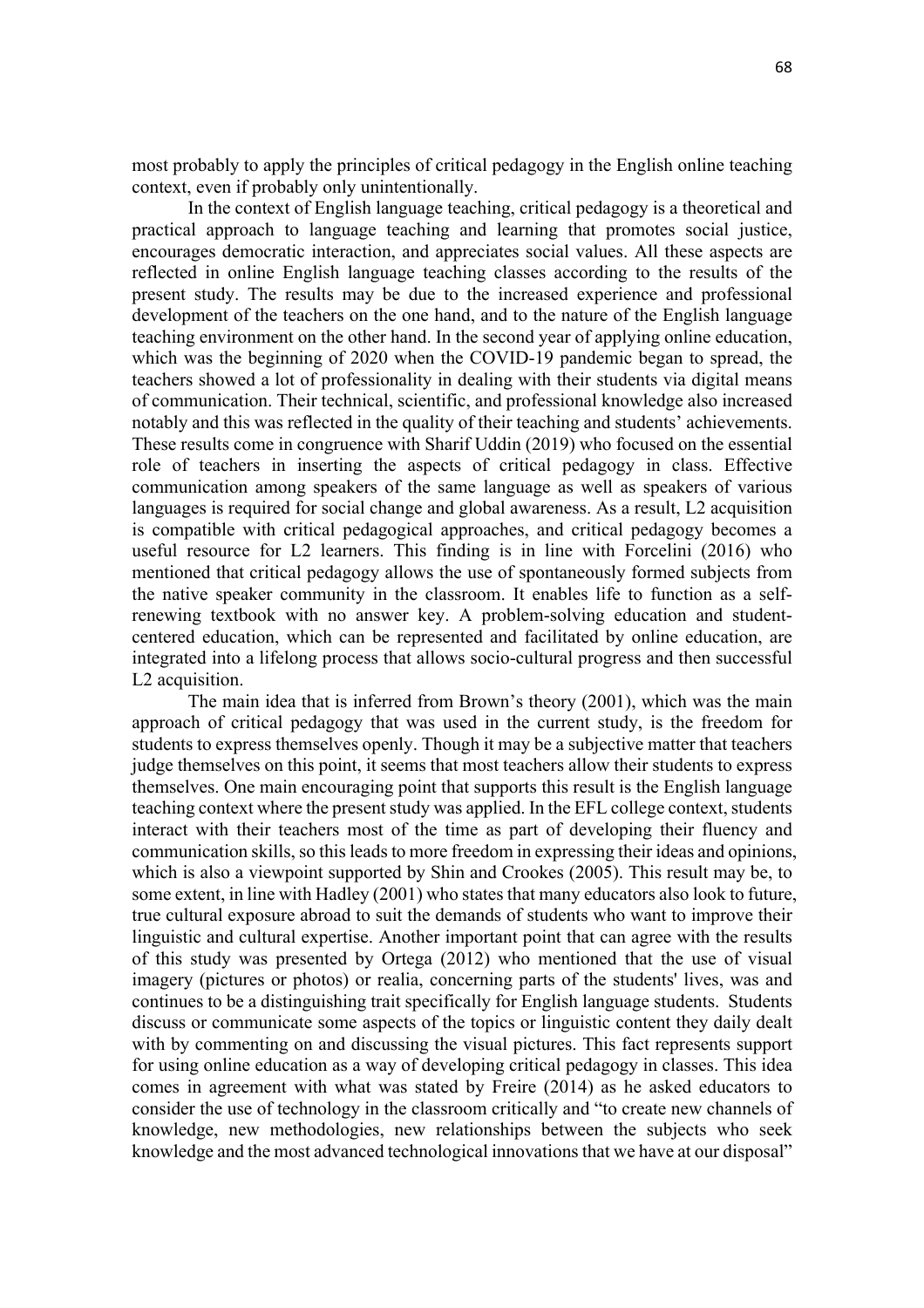(p. 74-75). Education can persuade students to accept reality, or even to critically consider and change it. Critical thinking, as established by Critical Pedagogy, has the potential to empower learners and society as a whole to progress from inertia to Freire's freedom and humanization practice.

The verification of the second hypothesis showed that there is a difference between male and female college teachers concerning the application of critical pedagogy in their online classes in favor of female teachers. The justification of such a result may be related to the nature of women generally who are by their nature talkative, kind, and have the potential to easily learn new things. Whether intentionally or unintentionally, teachers and students grow as partners when critical pedagogical techniques are implemented; learners are encouraged to share their thoughts, resulting in channels where teachers and students can learn from one another's ideas and experiences, and jointly reach conclusions. This fact shows the essential role of the teacher as part of inserting the critical pedagogy aspects in class. In relation to that, the online learning environment is naturally not an easy place for teaching. It requires multitalented teachers who can work on more than one pivot to prove their success. Though many researchers assert that there are not many differences in teacher gender, McKnight-Tutein and Thackaberry (2011) confirmed that there was a large amount of evidence demonstrating women and men work in different ways, making women intrinsically more successful in an online learning environment which is in a clear agreement with the present study.

On the other hand, the age variable in the third hypothesis appeared to be significant in fulfilling instructors' tasks and determining whether online classes meet critical pedagogy requirements, as well as whether teachers' age plays a specific function in this setting that necessitates a great deal of work and power. About professionally applied aspects of critical pedagogy, is concerned, it is clear that youth teachers aged 31- 40 were the most probably to apply the principles of critical pedagogy in the English online teaching context, even if probably only unintentionally. This means that English teachers who are digital natives are the most experienced and professional teachers. They prove their skills in applying the aspects of critical pedagogy in their classes. This reason may also be related to their ability and vitality to apply various activities and to work on more than one pivot.

At the level of meaning and ethics, technological surroundings alter how human users view themselves and their communication with the world. The Internet is now seen as a public space to which everyone, regardless of status or position, should have access. A wise recommendation was stated by Loyce and Jennifer (2014) who focused on the role of educators and college teachers. They stated that teachers and educational leaders, as well as faculty members in programs that prepare these professionals, must be lifelong learners with the ability to incorporate critical pedagogy within online learning spaces to entice students to use their voices to challenge dominant discourses, given the rapid advancements in technology. This conclusion is also approved by Ivanova and Doncheva (2018) who recommend the use of information technology to training teachers and students to be more professional in class and to gain more positive knowledge in dealing with online education.

#### **Conclusions and Implications**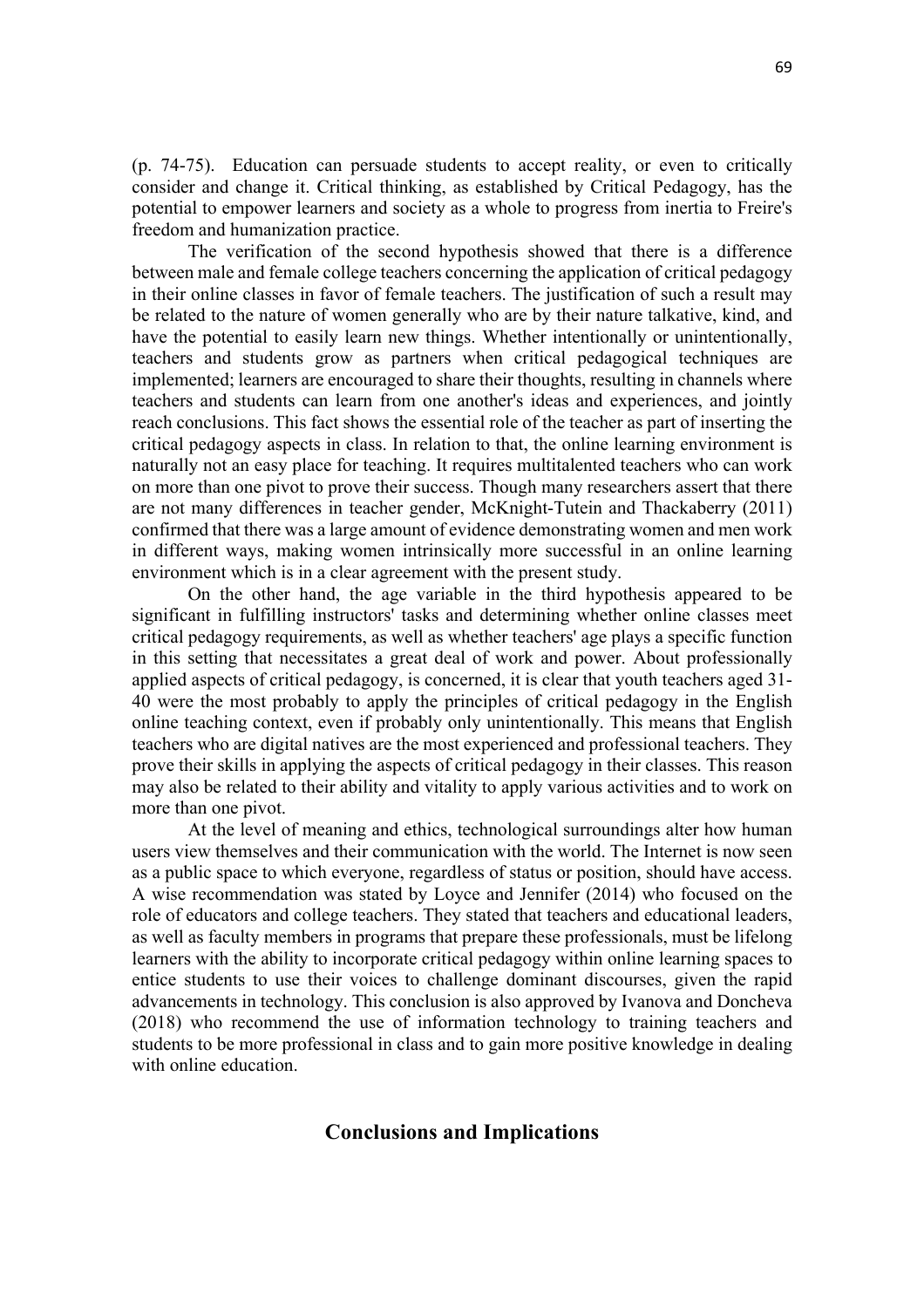The main conclusion of the present study is the proof of the existence (unintentional), or implementation (intentional), of critical pedagogy aspects, as stated by Brown (2001), in the current EFL online teaching context in the two areas researched. The results also showed that women's role is more prominent in comparison with men teachers and that the most effective age for college teachers to use at least some aspects of critical pedagogy is between 31-40 years. The limited number of participants and the specific area of interest in Brown's approach to critical pedagogy call for more research in the area of critical pedagogy in online education. The essential role of critical pedagogy in building college students' personalities socially and scientifically led to consider it as one of the main constituents in the online teaching process that needs real attention from teachers and curriculum designers.

Several practical implications could be utilized in any foreign language learning, but this research focused on those implications that could be utilized in digital learning in the context of critical pedagogy. Any foreign language acquisition is rather a specific process due to its cognitively related parameters and critical pedagogy can play a crucial, and positive, role in this acquisition.

Critical pedagogical approaches foster tolerance for diverse cultural viewpoints, increase social and political awareness, and cultivate moral behaviour that is linked with social and political integrity and can be used to safeguard the construction of the student within or against conventional conceptual views. Due to the existence of many approaches to critical pedagogy, and the variations in teaching foreign language contexts all over the world, this calls for more efforts to be focused on this area. Other research articles need to be written to support the existence of critical pedagogy in online English language classes specifically what is related to students' viewpoints and suggestions in this domain.

Though the results of the present study were positive concerning the existence of critical pedagogy principles in the online English language teaching context, still some aspects of critical pedagogy are not fully implemented specifically in an intentional way. Therefore, the study generated some practical implications that could be applied in the foreign language acquisition context in the digital learning environment:

- l Encouraging communication and self-expression. Paolo Freire's writings suggest that learners are completely capable of critically evaluating their world to form their social reality, as one of the key contributors to critical pedagogy core notions. This procedure, however, is only achievable with the help of others.
- Promoting more student-centered and problem-solving education where the students can interact and communicate freely.
- Teaching smaller classes to intentionally implement some of the aspects of critical pedagogy.
- **•** Giving the students the research opportunity not just presenting mere lectures by the tutoring.
- Encouraging students' access to information on the Internet rather than receiving the information only from the tutor.
- l Working on developing students' discourse and spoken language as much as possible by cultivating their communication skills.
- l A concentration must also be on the new knowledge that can be achieved from the online environment.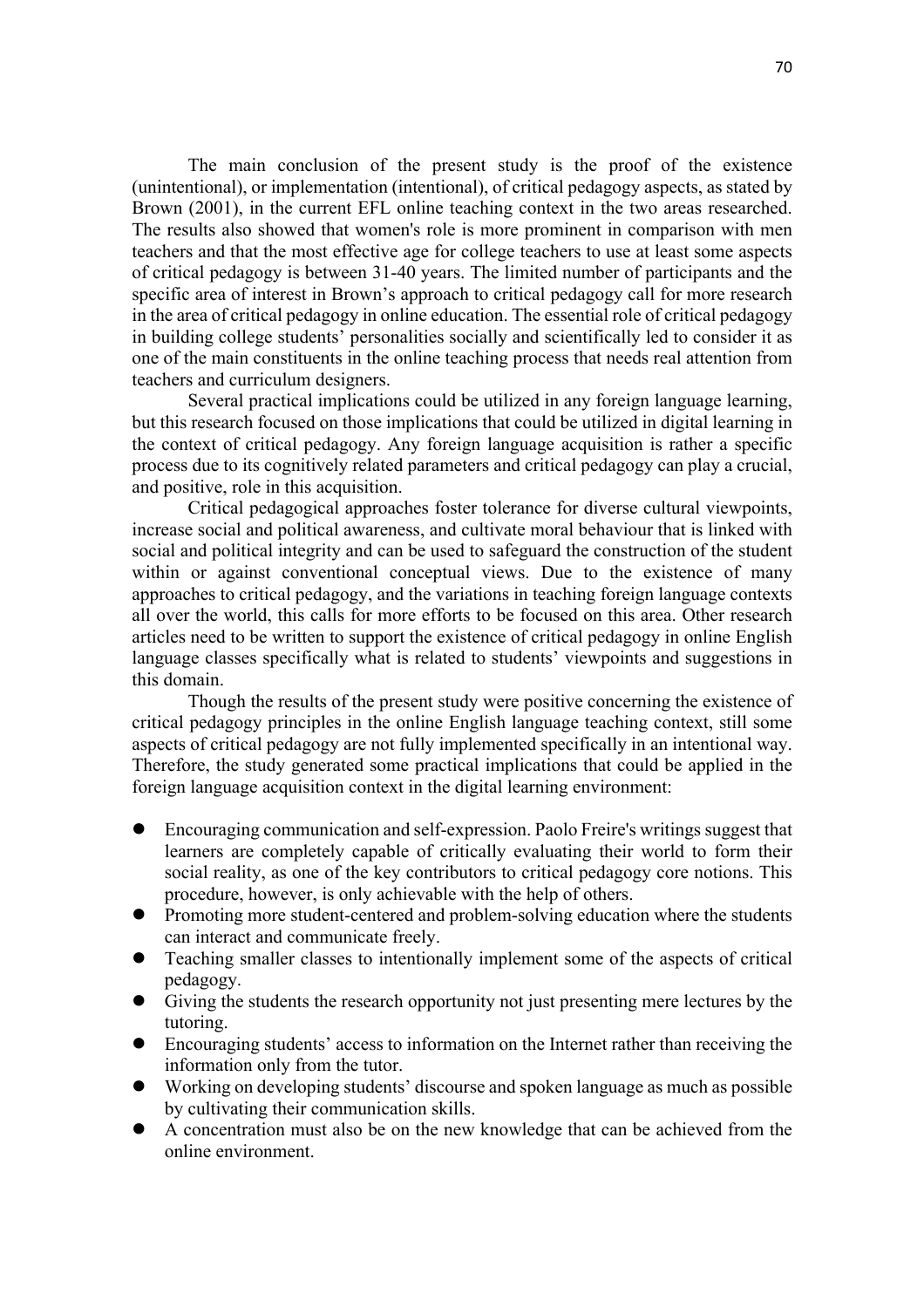These are just several basic concepts and ideas that could be implemented in any digitally guided virtual learning environment and by applying them we could reach better results both in the satisfaction of the students and the teachers but also in their active involvement in the teaching process.

## **Acknowledgement**

This paper is a part of the SPEV 2022 Project at the Faculty of Informatics and Management of the University of Hradec Kralove, Czech Republic, and the authors would like to thank Ales Berger for his help when preparing the manuscript.

#### **References**

- Akdeniz, H., & Bangir Alpan, G. (2020). Analysis of gifted and talented students' creative problem-solving styles. *Talent, 10*(1), 79-94. DOI: https://doi.org/10.46893/talent. 758416.
- Al-Bahadli, K. H. (2020). The use of videos as a medium of instruction for EFL Iraqi college students' performance in grammar. *Intensive Journal*, 4(1). http://ojs.uniskabjm.ac.id/index.php/EJB E-ISSN 2620-4746
- Al-Obaydi, L. H. (2021). Humanistic learning elements in a blended learning environment: a study in an EFL teaching context, *Interactive Learning Environments*, DOI: https://doi.org/10.1080/10494820.2021.1919717
- Awosusi, A.A., Xulu, N.G., Ahmadi, M., Rjoub, H., Altuntaş, M., Uhunamure, S.E., Akadiri, S.S., and Kirikkaleli, D. (2022). The sustainable environment in Uruguay: the roles of financial development, natural resources, and trade globalization*. Front. Environ. Sci.* 10:875577. doi: 10.3389/fenvs.2022.875577.
- Baron, N. S., & Hård af Segerstad, Y. (2010). Cross-cultural patterns in mobile-phone use: Public space and reachability in Sweden, the USA and Japan. *New Media & Society*, 12(1), 13–34. https://doi.org/10.1177/1461444809355111
- Bodhe, C. D., & Associates. (2015). Teaching effectiveness: How do students evaluate their teacher? *International Journal of Healthcare and Biomedical Research*, 63(2), 155–159. http://ijhbr.com/pdf/January%202015%20155-159.pdf
- Brown, H. D. (2001). *Teaching by principles*. Longman.
- Caruthers, L. & Friend, J. (2014) Critical pedagogy in online environments as third space: A narrative analysis of voices of candidates in educational preparatory programs, educational studies. *A Journal of the American Educational Studies Association*, 50:1, 8-35, DOI: 10.1080/00131946.2013.866953
- Crawford, L. M. (1978). *Paulo Freire's philosophy: derivation of curricular principles and their application to second language curriculum design*. PhD dissertation, University of Minnesota.
- Crawford-Lange, L. M. (1981). Redirecting foreign language curricula: Paulo Freire's contribution. *Foreign Language Annals*, 14, 257-273. https://doi.org/10.1111/j.1944- 9720.1981.tb01644.x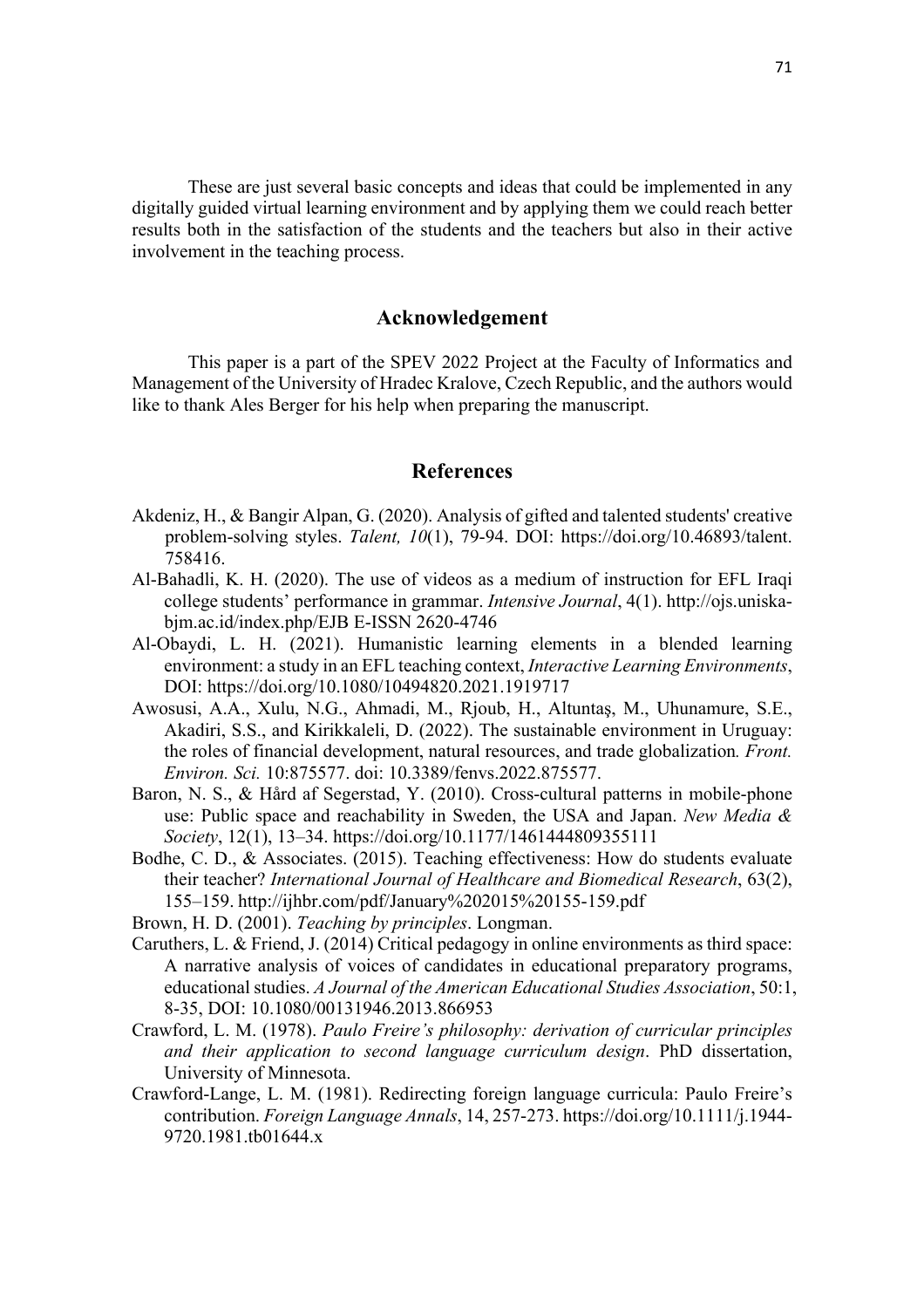- Crawford-Lange, L. M. (1982) Curricular alternatives for second-language learning, in T. V. Higgs (Ed.) *Curriculum Competence and the Foreign Language Teacher*. Skokie: National Textbook Company.
- Duffy, T. M., & Kirkley, J. R. (2004). Introduction: theory and practice in distance education. In T. M. Duffy, & J. R. Kirkley (Eds.) *Learner-centered theory and practice in distance education. Cases from higher education* (3-16). Lawrence Erlbaum Associates.
- Forcelini, J. (2016). Critical pedagogy and language acquisition: benefiting from a country's crisis to improve second language instruction. *Journal of Global Initiatives: Policy, Pedagogy, Perspective, 11*(1),123-136. https://digitalcommons. kennesaw.edu/jgi/vol11/iss1/12
- Freire, P. (1958 [2001].) Educação e atualidade brasileira. Sao Paulo, Brazil: Instituto Paulo Freire/Cortez Editora.
- Freire, P. (1967 [1974]). *Education: the practice of freedom. Originally published in 1967 as Educaçåo ecomo práctica de liberdade*. Rio de Janeiro: Paz e Terra. Published in English in 1974 as part of Education for critical consciousness. Sheed & Ward.
- Freire, P. (1996). *Pedagogia da Autonomia: saberes necessários à prática educativa*. (28th ed). São Paulo, Brazil: Paz e Terra.
- Freire, P. (2004). *Pedagogy of indignation*. Paradigm Publishers.
- Freire, P. (2014). *Pedagogy of commitment* (D. Brookshaw & A. Oliveira, Trans.). Paradigm Publishers.
- Giroux, H. A., & Bosio, E. (2021). Critical pedagogy and global citizenship education. In E. Bosio (Ed.), *Conversations on global citizenship education: Perspectives on research, teaching, and learning in higher education* (pp. 1–10). London: Routledge.
- Grabinger, S. (2004). Design lessons for social education. Learner-centered theory and practice in distance education. Cases from higher education. In T. M. Duffy, & J. R. Kirkley (Eds.) *Learner-centered theory and practice in distance education cases from higher education* (49-60). Lawrence Erlbaum Associates.
- Hadley, A. (2001). *Teaching language in context* (2nd ed.). Heinle & Heinle Publisher.
- Hijazi-Omari, H., & Ribak, R. (2008). Playing with fire: on the domestication of the mobile phone among Palestinian teenage girls in Israel. *Information, Communication & Society*, 11(2), 149–166. https://doi.org/10.1080/ 13691180801934099
- Ivanova, E.& Doncheva, J. (2018). The efficiency in training and knowledge development to students by integrating the information and communication technologies in the lesson of 'Around the world'. *New Trends and Issues Proceedings on Humanities and Social Sciences*, *5*(5), 85–90. https://doi.org/10.18844/prosoc.v5i5.3681
- Macpherson, K. (2004). Undergraduate information literacy: A teaching framework. *Australian Academic & Research Libraries*, 35(3), 226–241. https://doi.org/10.1080/ 00048623.2004.10755273
- Malik, S., Al-Emran, M., Mathew, R., Tawafak, R., & AlFarsi, G. (2020). Comparison of e-learning, m-learning and game-based learning in programming education–A gendered Analysis. *International Journal of Emerging Technologies in Learning (iJET)*, *15*(15), 133-146. https://doi.org/10.3991/ijet.v15i15.14503
- McKnight-Tutein, G. & Thackaberry, A.S. (2011). Having it all: The hybrid solution for the best of both worlds in women's postsecondary education. *Distance Learning*, 8(3), 17-22. https://www.infoagepub.com/dl-issue.html?i=p54c11064c6dfa
- Ortega, L. (ed.). (2012). *The encyclopedia of applied linguistics*. Wiley/Blackwell.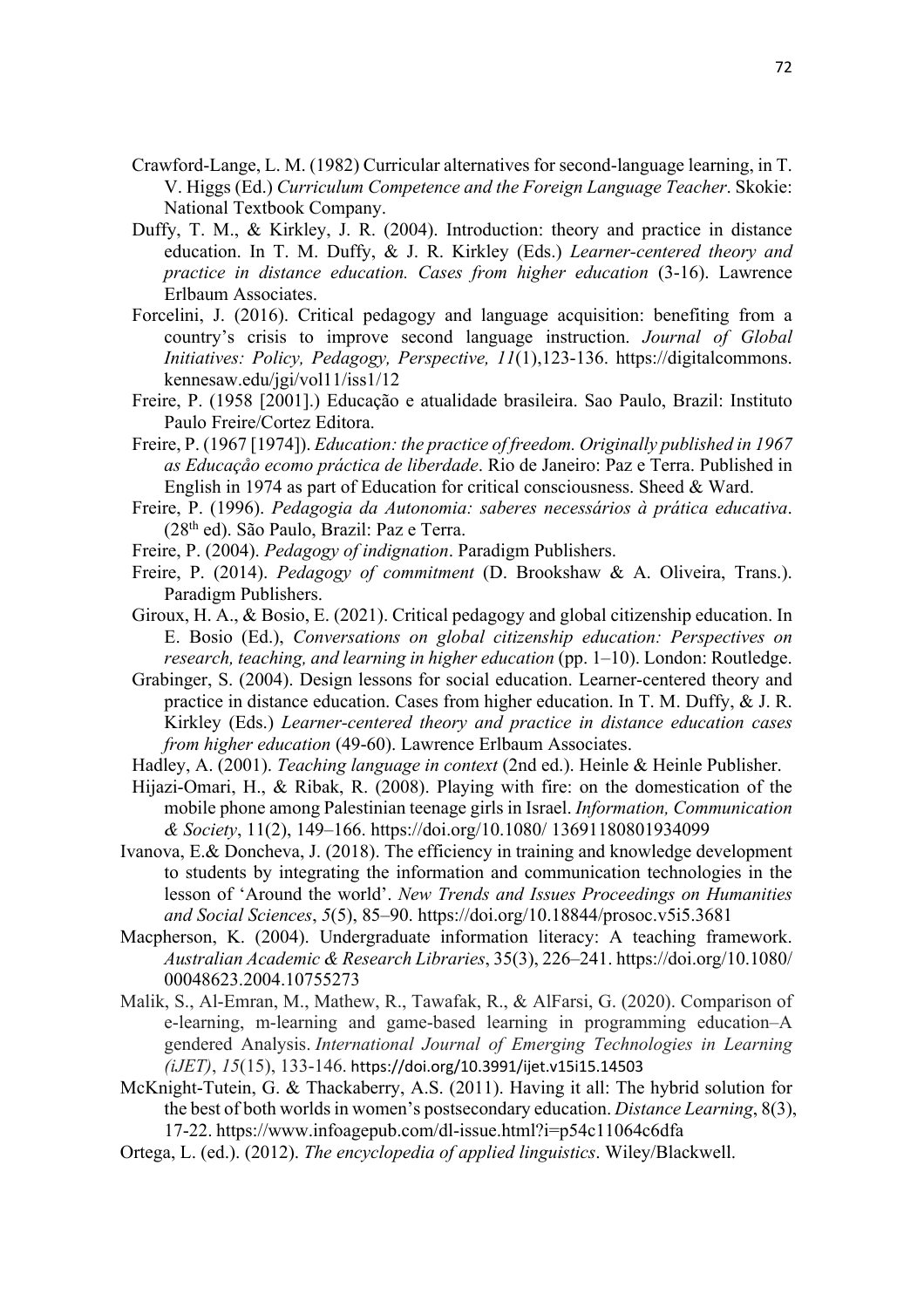- Palloff, R., & Pratt, K. (2007). *Building online learning communities: Effective strategies for the virtual classroom.* San Francisco: Jossey-Bass.
- Pishghadam, R., Derakhshan, A., Zhaleh, K., & Al-Obaydi, L. H. (2021). Students' willingness to attend EFL classes with respect to teachers' credibility, stroke, and success: A cross-cultural study of Iranian and Iraqi students' perceptions. *Current Psychology*, 1-15. https://doi.org/10.1007/s12144-021-01738-z
- Polin, L. (2004). Learning in dialogue with a practicing community. In T. M. Duffy, & J. R. Kirkley (Eds.) *Learner-centered theory and practice in distance education. Cases from higher education* (17-48). Lawrence Erlbaum Associates.
- Reagan, T. (2010). CHAPTER FOUR: Critical pedagogy in the foreign language education context: Teaching Esperanto as a subversive activity. *Counterpoints,* 376, 47-66. http://www.jstor.org/stable/42980732
- Safarieh, M. (2020). Evaluation of relationship creativity with academic achievement in qualitative-descriptive evaluation. *Journal of Social science and Humanities Research, 8*(3), pp.43-49. https://journals.researchub.org/index.php/jsshr/article/ download/907/812
- Schugurensky, D., 2014. *Paulo Freire*. Bloomsbury Publishing.
- Sharif Uddin, M. (2019). Critical pedagogy and its implication in the classroom. *Journal of Underrepresented and Minority Progress*. 3(2), 109-119. https://doi.org/*10.32674*/ *jump*.*v3i2*.*1788*
- Shin, H., & Crookes, G. (2005). Exploring the possibilities for EFL critical pedagogy in Korea – a two-part case study. *Critical Inquiry in Language Studies*, 2(2), 113- 138. https://doi.org/10.1207/s15427595cils0202\_3
- Tawafak, R. M., Romli, A. B., & Arshah, R. B. A. (2019, February). E-learning model for students' satisfaction in higher education universities. In *2019 International Conference on Fourth Industrial Revolution (ICFIR)* (pp. 1-6). IEEE.
- Tawafak, R., AlFarsi, G., Jabbar, J., Malik, S. I., Mathew, R., AlSidiri, A., & Romli, A. (2021). Impact of technologies during COVID-19 pandemic for improving behavior intention to use e-learning. *International Journal of Interactive Mobile Technologies,*  15(1):184-198. https://doi.org/10.3991/ijim.v15i01.17847
- Taylor, P. V. (1993). *The texts of Paulo Freire*. Open University Press.
- Teo, T. (2008). Pre-service teachers' attitudes towards computer use: A Singapore survey. *Australian Journal of Educational Technology*, 24(4), 413-424. https://doi.org/10. 14742/ajet.1201
- Wang, Y., Wu, M., & Wang, H. (2009). Investigating the determinants and age and gender differences in the acceptance of mobile learning. *British Journal of Educational Technology*, 40(1), 92–118. https://doi.org/10.1111/j.1467-8535.2007. 00809.x
- Yaghi, H. M. (2001). Subject matter as a factor in educational computing by teachers in international settings. *Journal of Educational Computing Research*, 24(2), 139-154. https://doi.org/10.2190/9YWV-DDUL-7G4F-6QVX
- Yıldız, P., Gürel, R., Bozkurt, E., & Yetkin-Özdemir, E. (2022). Self-regulation of novice middle school mathematics teachers in the preparation process for teaching. *International Online Journal of Education and Teaching (IOJET), 9*(1). 449-470. https://iojet.org/index.php/IOJET/article/download/1520/768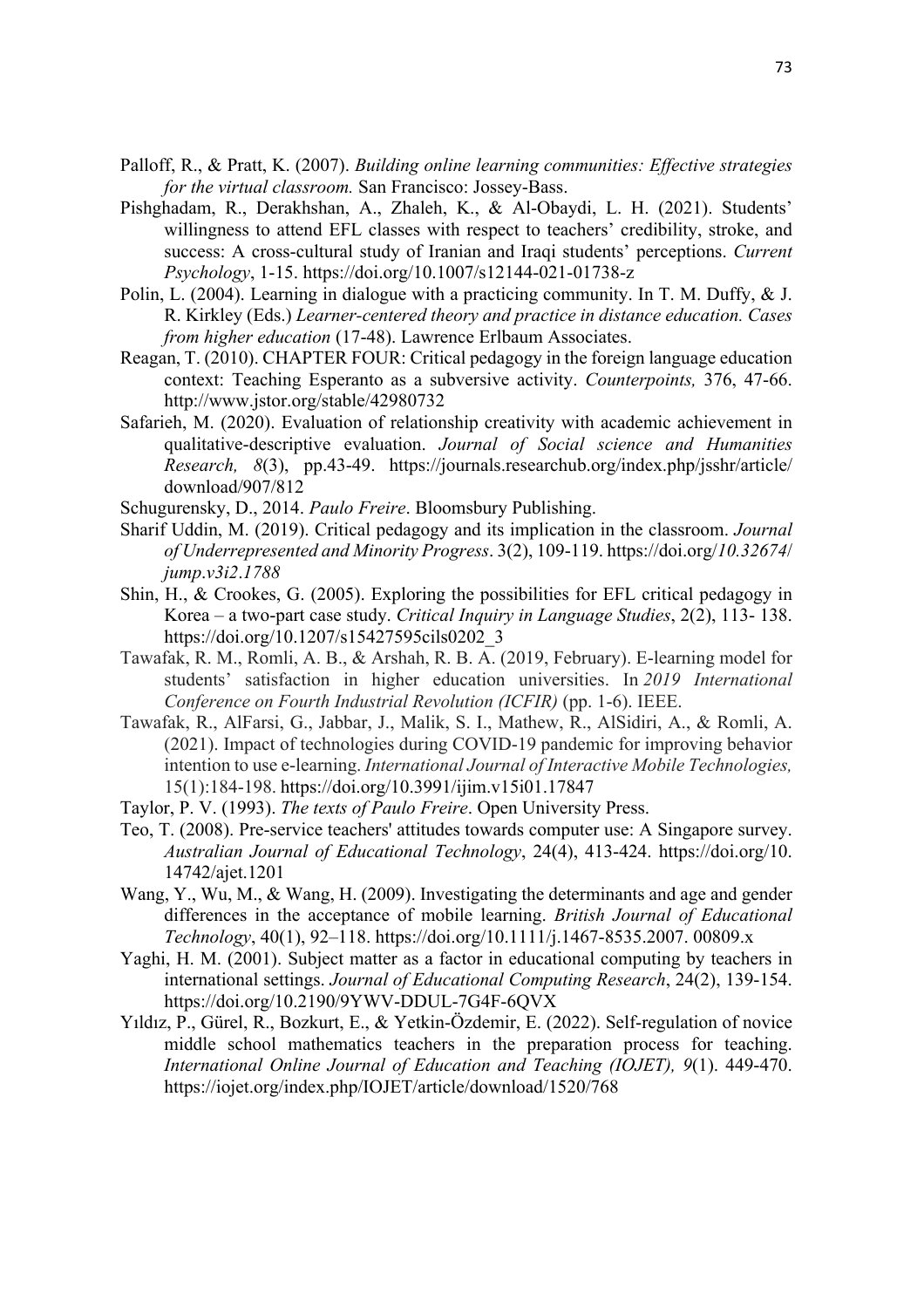# **Appendix 1**

#### **Critical pedagogy questionnaire**

This study enquires about the possibility of an online learning environment to involve the elements of critical pedagogy. So, if you used any type of online education in your lectures, you are kindly requested to answer the following observation checklist that is based on Brown's approach (2001) of critical pedagogy.

- Age:
- a) 20-30 b) 31-40
- 
- c) 41-50 d) 51-60
- 
- e) More than 60 Gender:
- a) Female
- b) Male

Do you use online education? Yes ……. No………. **Complete please** In my online class, I usually ……………….

| No.            | Items                                                                          |               | The Observations |         |       |       |
|----------------|--------------------------------------------------------------------------------|---------------|------------------|---------|-------|-------|
|                |                                                                                | <b>Strong</b> | Disag            | Neutral | Agree | Stron |
|                |                                                                                | ly            | ree              |         |       | gly   |
|                |                                                                                | Disagr        |                  |         |       | Agree |
|                |                                                                                | ee            |                  |         |       |       |
| $\mathbf{1}$   | Allow<br>students to<br>themselves<br>express<br>openly.                       |               |                  |         |       |       |
| $\overline{2}$ | Be sensitive to power relations.                                               |               |                  |         |       |       |
| 3              | Encourage candid, honest, and unbiased<br>expressions.                         |               |                  |         |       |       |
| 4              | Genuinely respect students' points of view.                                    |               |                  |         |       |       |
| 5              | Seek to understand the students' cherished<br>and important believes.          |               |                  |         |       |       |
| 6              | Seek to understand the traditions that are<br>essential to students' life.     |               |                  |         |       |       |
| 7              | Encourage both/many sides of the issue.                                        |               |                  |         |       |       |
| 8              | Welcome all seriously offered statements by<br>accepting different viewpoints. |               |                  |         |       |       |
| 9              | Welcome all students' seriously offered<br>opinions and believes.              |               |                  |         |       |       |
| 10             | Don't force the students to think just like<br>me.                             |               |                  |         |       |       |
| 11             | Encourage students to be<br>autonomous<br>learners in opinion and study.       |               |                  |         |       |       |